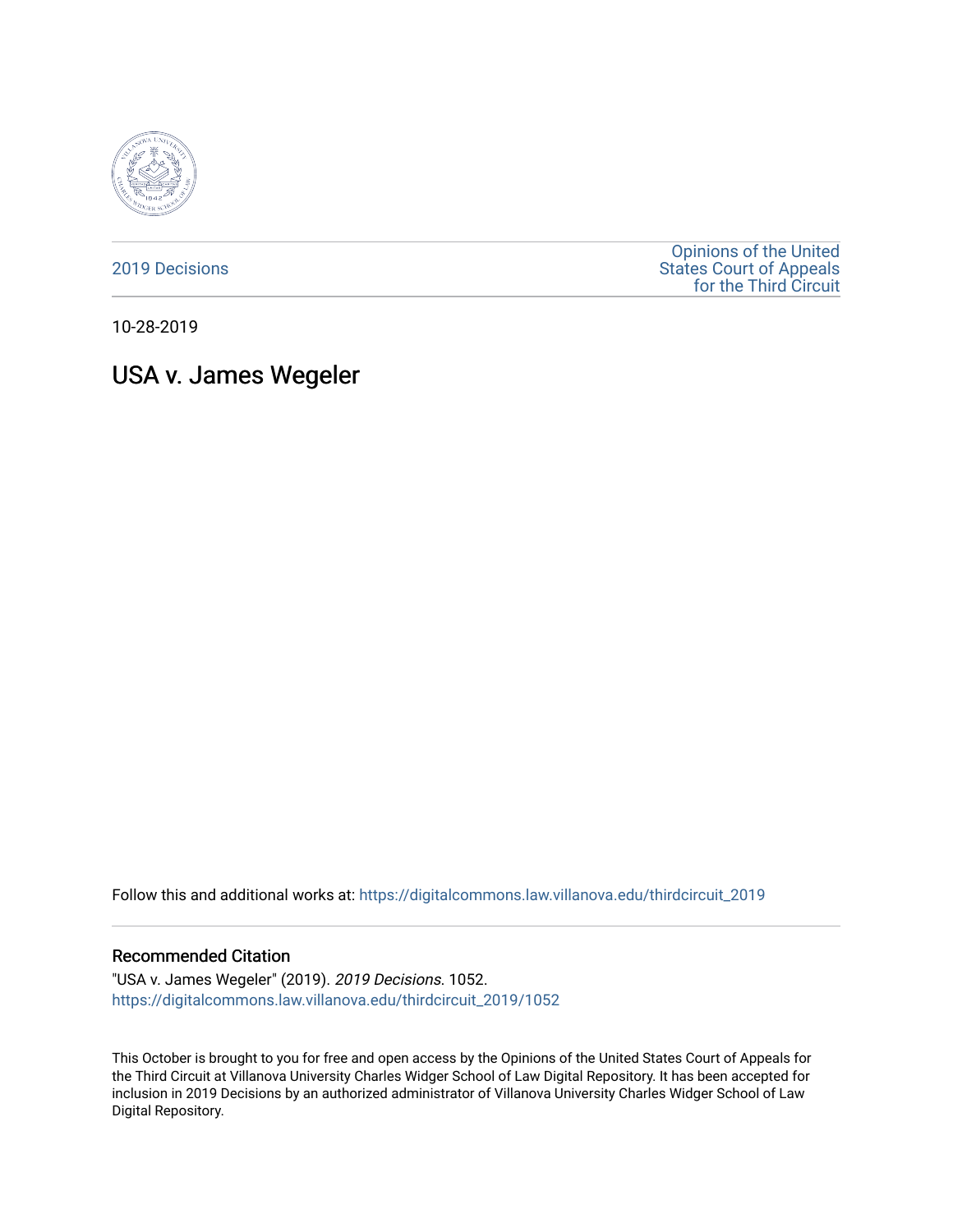# PRECEDENTIAL

# UNITED STATES COURT OF APPEALS FOR THE THIRD CIRCUIT

\_\_\_\_\_\_\_\_\_\_\_\_\_

No. 17-1717 \_\_\_\_\_\_\_\_\_\_\_\_\_

#### UNITED STATES OF AMERICA

v.

JAMES WEGELER

\*Jean Charte,

Appellant

\*(Amended Per the Clerk's Order dated 12/27/17) \_\_\_\_\_\_\_\_\_\_\_\_\_\_

On Appeal from the United States District Court for the District of New Jersey (D.C. Crim. Action No. 3-16-cr-00273-001) District Judge: Honorable Anne E. Thompson

> No. 17-1718 \_\_\_\_\_\_\_\_\_\_\_\_\_

> \_\_\_\_\_\_\_\_\_\_\_\_\_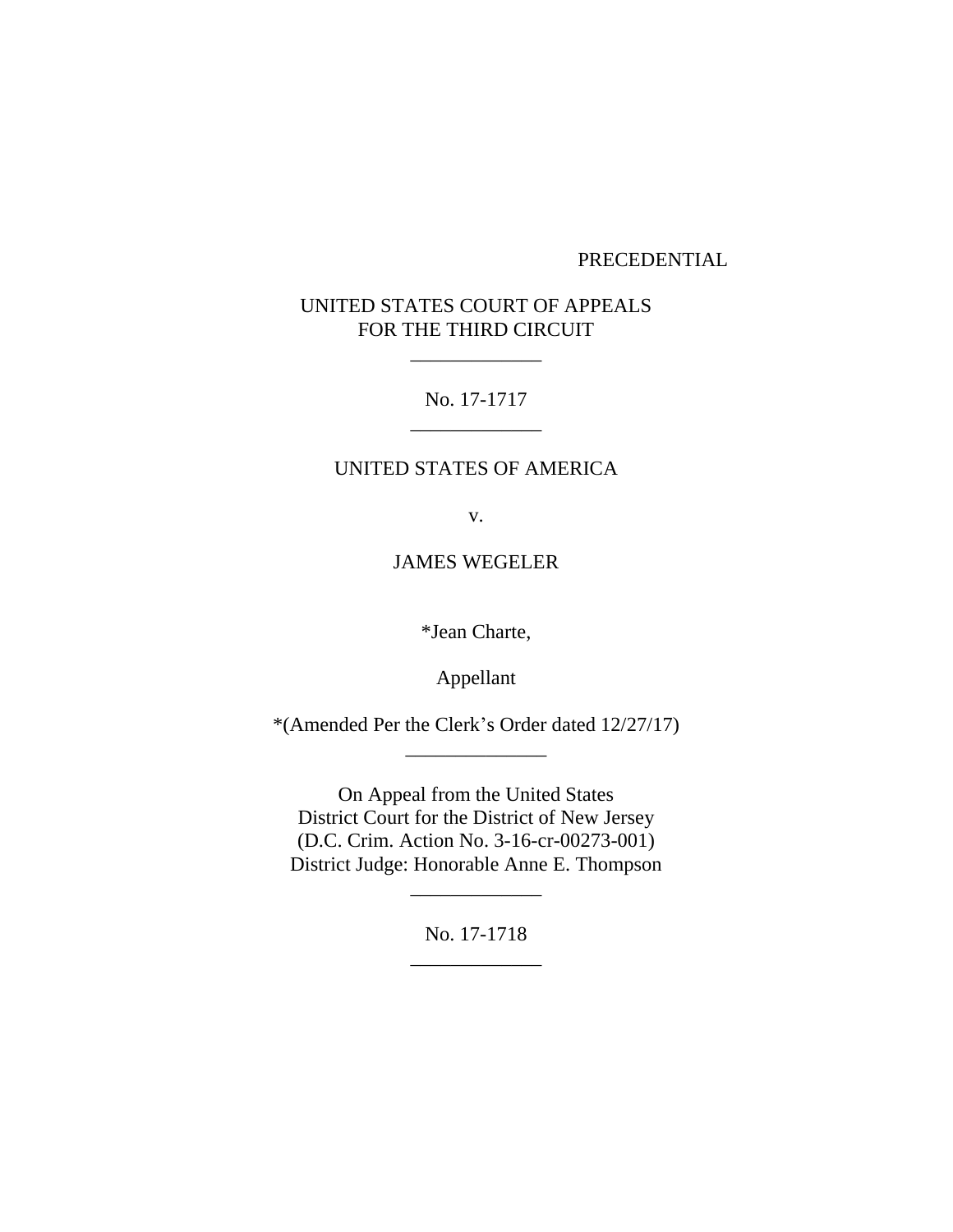# UNITED STATES OF AMERICA, ex rel. \*\*\* JEAN CHARTE

v.

# AMERICAN TUTOR, INC., JAMES WEGELER, JR.; JAMES WEGELER, SR.; SEAN WEGELER\*\*

\*Jean Charte,

Appellant

\*(Amended per the Clerk's Order dated 12/27/17) \*\*(Amended per the Clerk's Order dated 1/25/18) \*\*\*(Amended per the Clerk's Order dated 5/7/18)

\_\_\_\_\_\_\_\_\_\_\_\_\_

On Appeal from the United States District Court for the District of New Jersey (D.C. Civ. Action No. 3-10-cv-03318) District Judge: Mary L. Cooper

> No. 17-8009 \_\_\_\_\_\_\_\_\_\_\_\_\_

> \_\_\_\_\_\_\_\_\_\_\_\_\_

# UNITED STATES OF AMERICA

v.

# JAMES WEGELER

\*Jean Charte,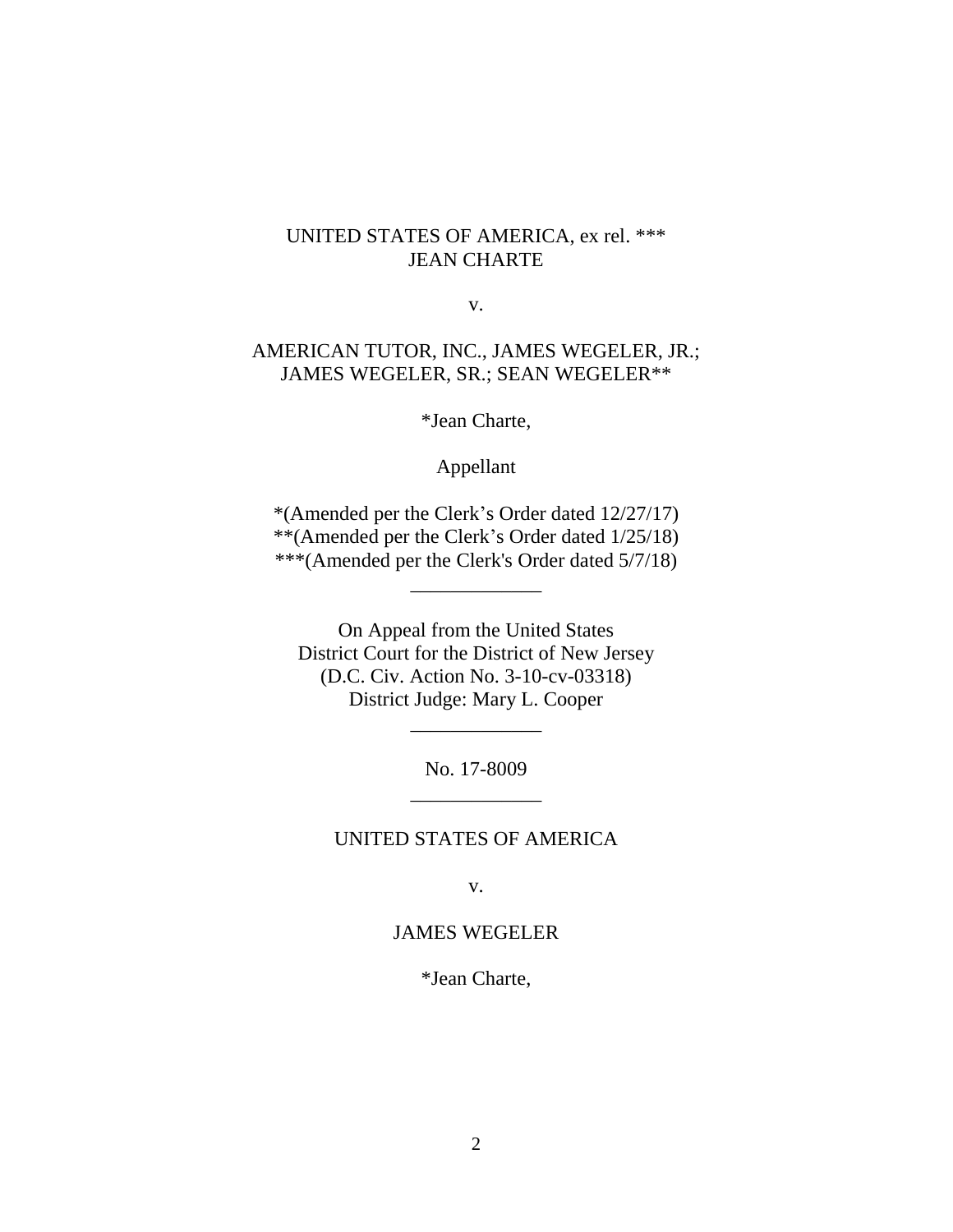Petitioner

\*(Amended per the Clerk's Order dated 12/27/17) \_\_\_\_\_\_\_\_\_\_\_\_\_\_

On Petition to File an Appeal pursuant to 31 U.S.C. § 3739(b)(2) from the United States District Court for the District of New Jersey (D.C. Crim. Action No. 3-16-cr-00273-001) District Judge: Honorable Anne E. Thompson

> Argued on April 19, 2018 \_\_\_\_\_\_\_\_\_\_\_\_\_\_

\_\_\_\_\_\_\_\_\_\_\_\_\_\_

Before: GREENAWAY, JR., RENDELL and FUENTES, *Circuit Judges*.

(Opinion Filed: October 28, 2019)

Sean F. Byrnes [Argued] Byrnes O'Hern & Heugle 28 Leroy Place Red Bank, NJ 07701 *Counsel for Appellant/Petitioner*

Mark E. Coyne Anthony J. LaBruna, Jr. John F. Romano Office of United States Attorney 970 Broad Street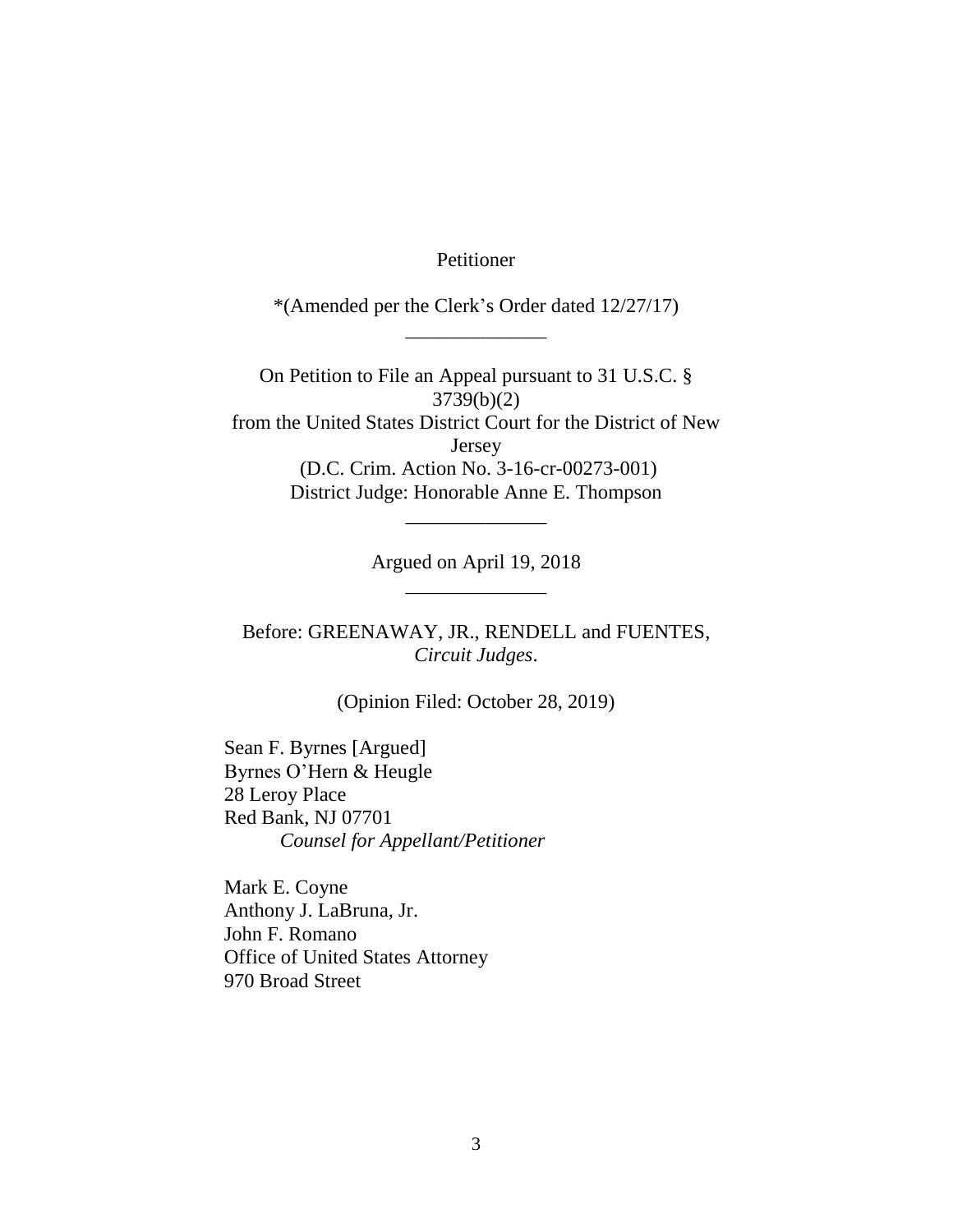Room 700 Newark, NJ 07102

 $\overline{a}$ 

Charles W. Scarborough William E. Havemann [Argued]\* United States Department of Justice 950 Pennsylvania Avenue, N.W. Washington, DC 20530 *Counsel for Appellee/Respondent*

# OPINION \_\_\_\_\_\_\_\_\_\_\_\_\_\_

\_\_\_\_\_\_\_\_\_\_\_\_\_\_

GREENAWAY, JR., *Circuit Judge*.

Our criminal justice apparatus is not the Eye of Providence. Though ever vigilant, it cannot see all, and it is mightily aware of that. So it relies on the eyes and ears of private citizens from many walks of life. These citizens are rewarded for their heroics at times, but their rewards rarely, if ever, amount to an expectation, let alone an interest, that they can pursue in the criminal case of another. This is because, as the Supreme Court has observed, "in American jurisprudence at least, a private citizen lacks a judicially cognizable interest in the prosecution or non[-]prosecution of another." *Linda R.S.*  ("*Linda*") *v. Richard D.*, 410 U.S. 614, 619 (1973).

Jean Charte insists that she is the anomaly. Her case rests on the False Claims Act ("FCA"), 31 U.S.C. §§ 3729–

<sup>\*</sup> William E. Havemann withdrew as counsel on July 19, 2018, prior to the issuance of this opinion.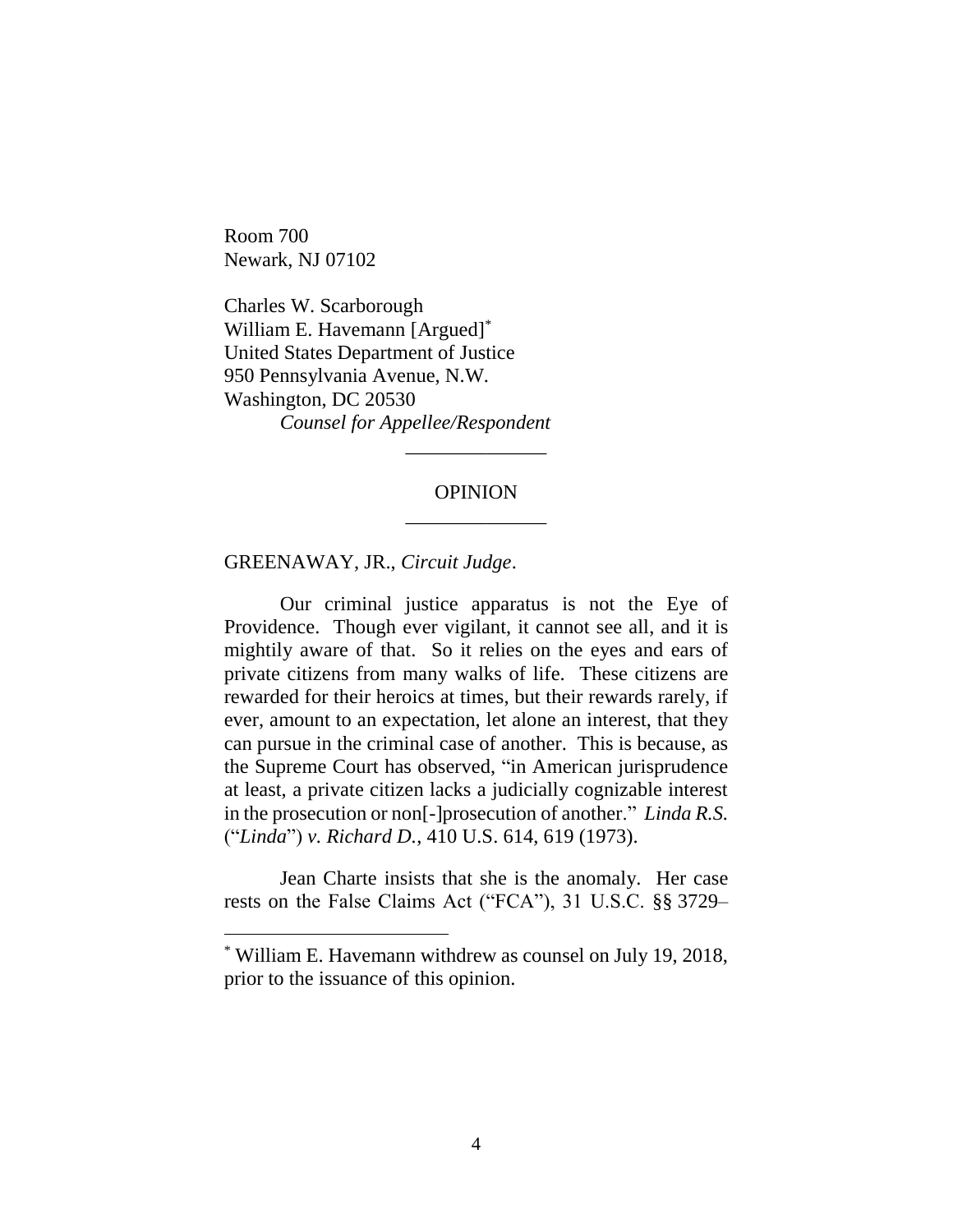3733 (2012), which is a statute that Congress enacted during the Civil War to stem fraud against the federal government. *United States v. Bornstein*, 423 U.S. 303, 309 (1976). The FCA includes a *qui tam*<sup>1</sup> provision to encourage actions by private individuals—called relators—who are entitled to a portion of the amount recovered, subject to certain limitations. *See* § 3730(b), (d). In turn, a relator is required to provide the government with the information she intends to rely on so that the government can make an informed decision as to whether it should intervene. § 3730(b)(2). In the event that the government elects to pursue what is ultimately *its* claim through an "alternate remedy," the statute provides that the relator retains the same rights she would have had in the FCA action.  $$3730(c)(5)$ .

Charte instituted an FCA action alleging that the defendants, including James Wegeler, Sr., submitted false reimbursement claims to the United States Department of Education. She provided the requisite information to the government and cooperated with the government while it determined whether it would intervene. During this period, the information she provided led directly to an investigation that resulted in the criminal prosecution of Wegeler, Sr., for tax

<sup>1</sup> "*Qui tam* is short for the Latin phrase *qui tam pro domino rege quam pro se ipso in hac parte sequitur*, which means who pursues this action on our Lord the King's behalf as well as his own." *United States ex rel. Charte v. Am. Tutor, Inc.*, 934 F.3d 346, 347 n.1 (3d Cir. 2019) (internal quotation marks omitted) (quoting *Vt. Agency of Nat. Res. v. U.S. ex rel. Stevens*, 529 U.S. 765, 768 n.1 (2000)).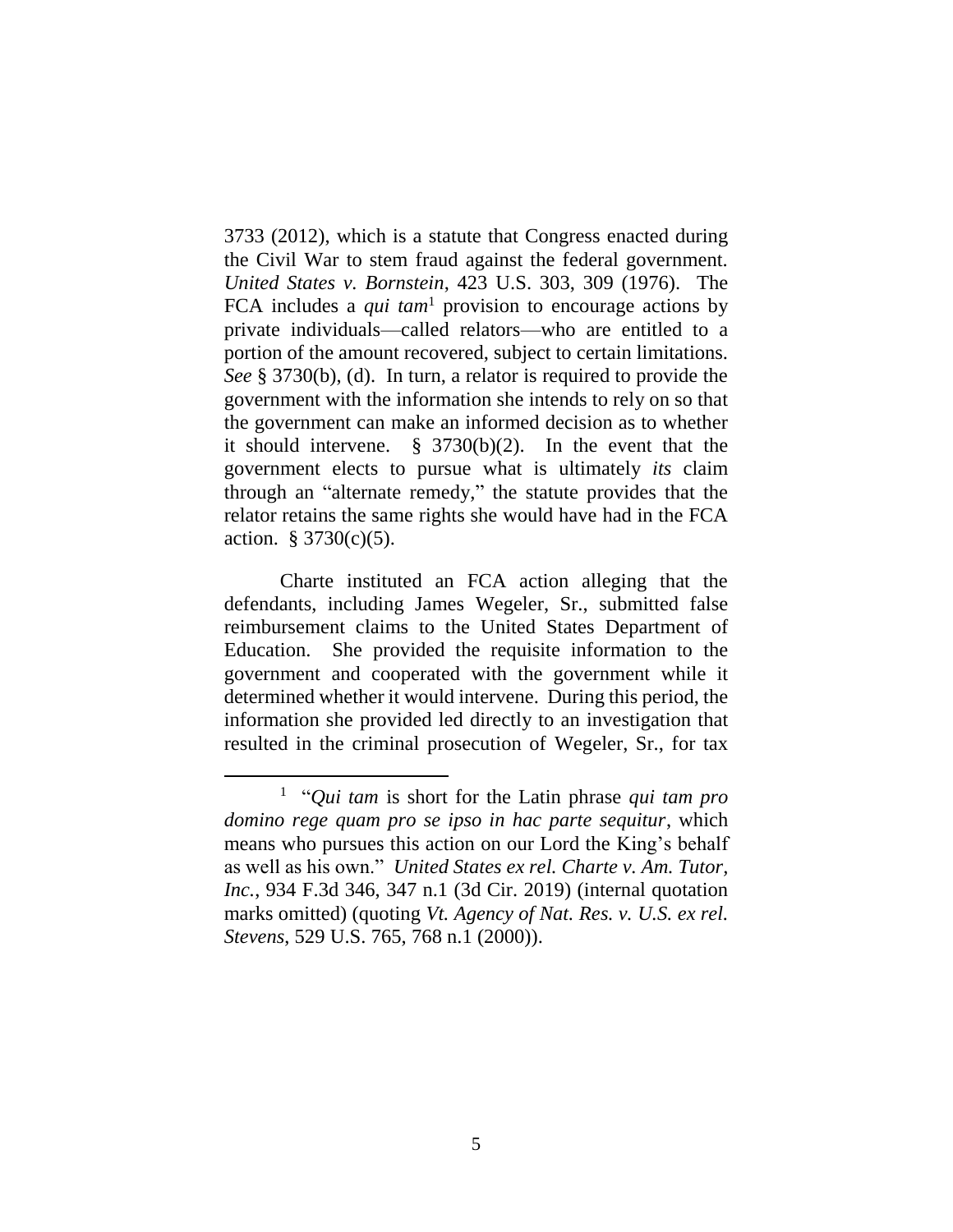fraud and tax evasion. Wegeler, Sr. ultimately entered into a plea agreement that required him to pay \$1.5 million in restitution. He paid the restitution by the time he was sentenced. Subsequently, the government declined to intervene in the FCA action.

Charte learned of the plea agreement and tried to intervene in the criminal proceeding to secure her alleged interest in a share of the restitution. Her motion to do so was denied, however. Her appeal to us thus presents a question of first impression for our Court: whether a criminal proceeding constitutes an "alternate remedy" to a civil *qui tam* action under the FCA, entitling a relator to intervene in the criminal action and recover a share of the proceeds pursuant to  $\S 3730(c)(5)$ .

We determine that the rights to participate in a proceeding that the alternate-remedy provision provides a relator does not extend to a criminal proceeding. Such a holding would be tantamount to an interest in participating as a co-prosecutor in the criminal case of another. Charte's important aid to the government notwithstanding, she lacks standing to assert such an interest under "the long line of precedent holding that a [private individual] lacks a judicially cognizable interest in [another]'s prosecution" and likewise, "in [another's] sentence." *United States v. Stoerr*, 695 F.3d 271, 277–78 (3d Cir. 2012). Even if we focused on only her alleged interest in a share of the restitution, nothing in the FCA suggests that a relator has a right to intervene in the government's alternative-remedy provision proceeding for the purpose of asserting this interest. The text and sparse legislative history regarding the alternate-remedy provision counsel otherwise, as they together make clear that the court overseeing the FCA suit determines whether and to what extent a relator is entitled to an award. Our holding is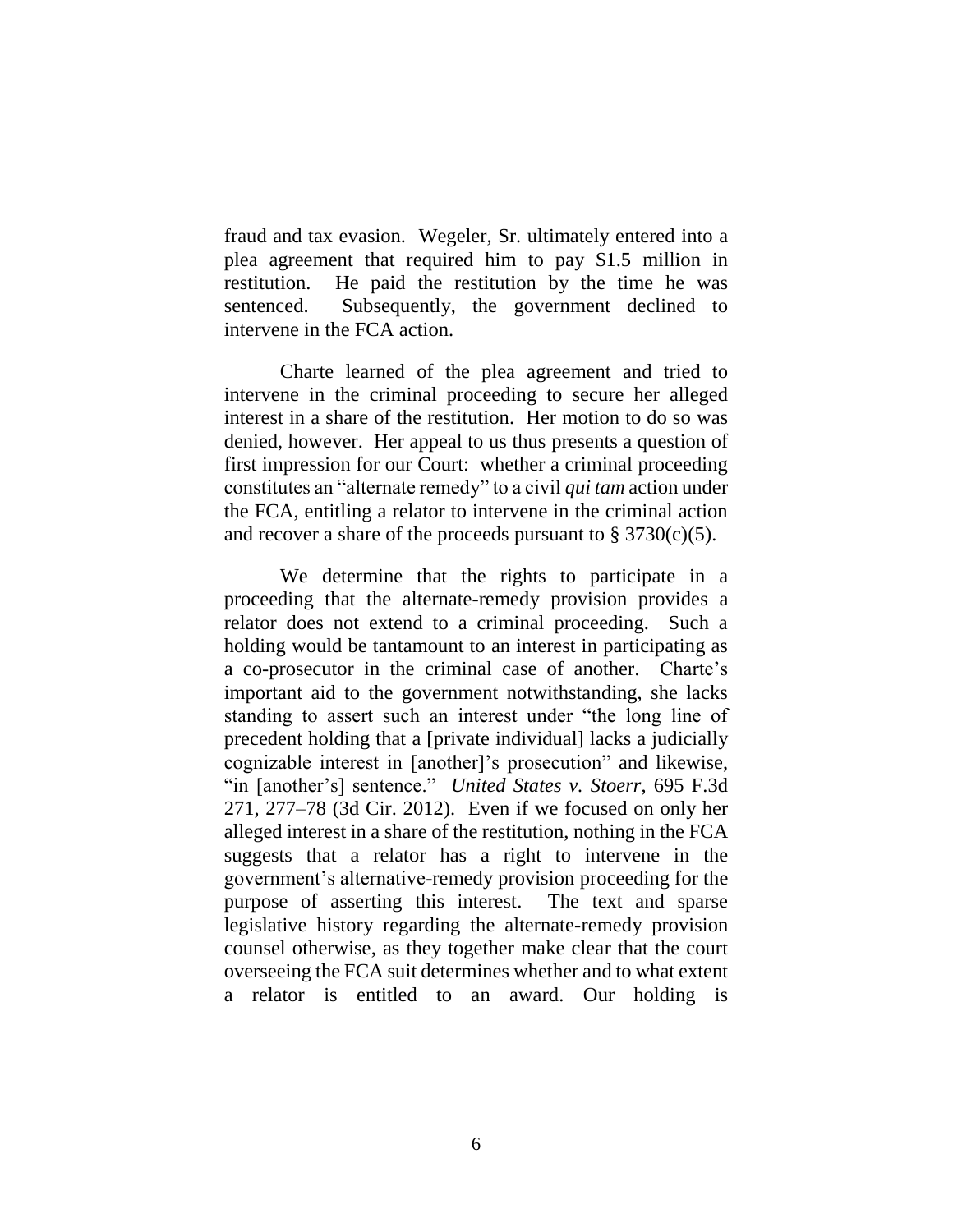straightforward—a *qui tam* relator lacks standing to intervene as to her rights to prosecute a case alongside the government, and lacks a basis to do so as to her right to an award. We will therefore affirm the District Court. As was evident before this action, Charte may pursue her right to an award by conducting the FCA action.

#### **I. Background**

# **A. Legal**

An action under the FCA can be brought either by the government or a private person "in the name of the Government." 31 U.S.C. § 3730(a), (b). If such a person known as a relator—files the action, the complaint is filed in camera, sealed for at least sixty days, and served on the government but not the defendant until so ordered by the court. § 3730(b)(2). The government can move for "extensions of the time during which the complaint remains under seal" for good cause. § 3730(b)(3). Before the end of the expiration of time, the government must either "proceed with the action, in which case the action shall be conducted by the Government," or "notify the court that it declines to take over the action, in which case the person bringing the action shall have the right to conduct the action."  $\S 3730(b)(4)$ .

If the government intervenes and proceeds with the FCA action, "it shall have the primary responsibility for prosecuting the action, and shall not be bound by an act of the person bringing the action . . . . "  $\S 3730(c)(1)$ . However, the relator retains "the right to continue as a party to the action," subject to certain limitations. *Id*. In addition, the relator "receive[s] at least 15 percent but not more than 25 percent of the proceeds of the action or settlement of the claim, depending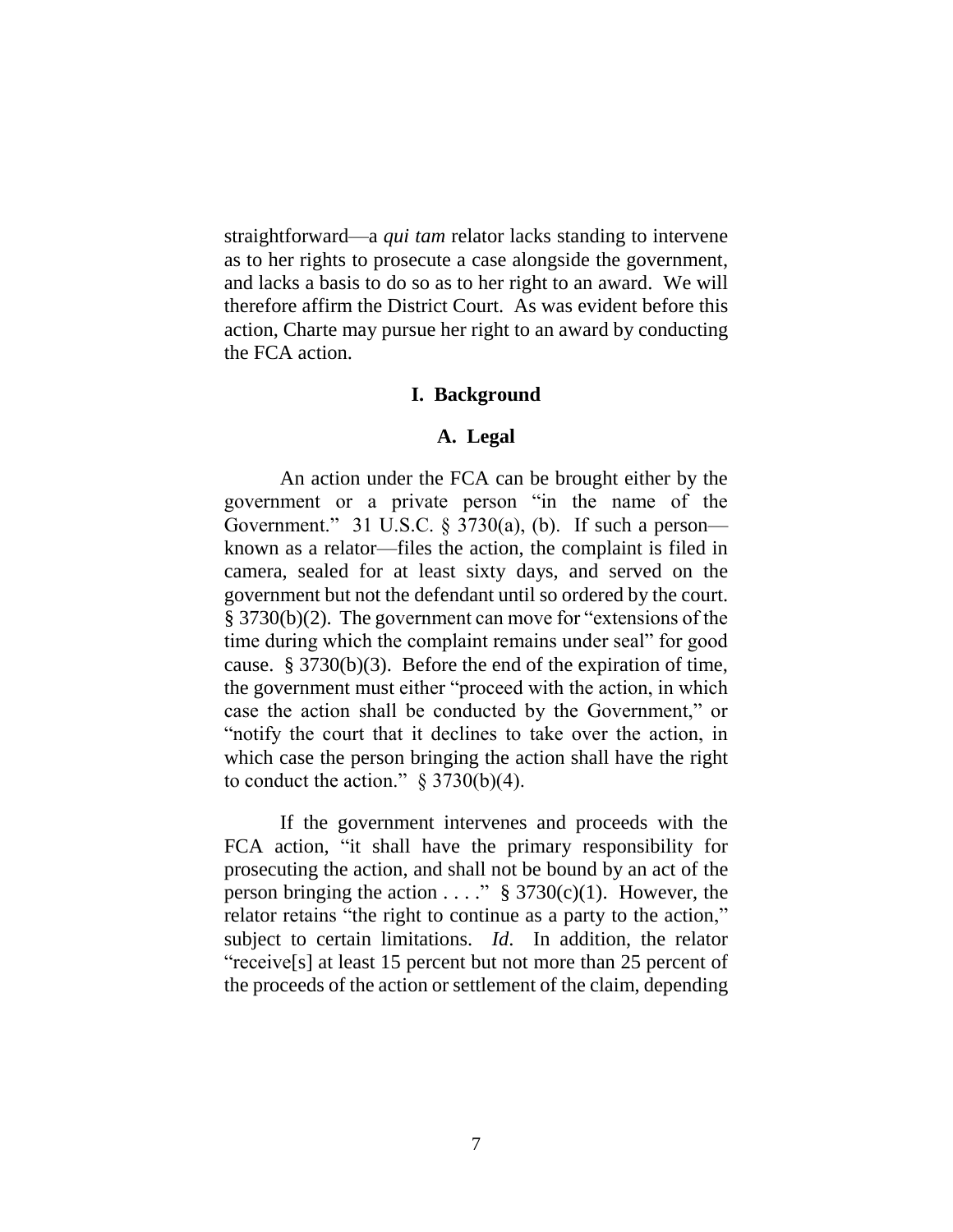upon the extent to which the person substantially contributed to the prosecution of the action."  $\S 3730(d)(1)$ . That amount is reduced to "no more than 10 percent" if

> the action is one which the court finds to be based primarily on disclosures of specific information (other than information provided by the person bringing the action) relating to allegations or transactions in a criminal, civil, or administrative hearing, in a congressional, administrative, or Government Accounting Office report, hearing, audit, or investigation, or from the news media . . . ."

*Id*.

Where the Government declines to intervene, "the person who initiated the action shall have the right to conduct the action," although "the court, without limiting the status and rights of the person initiating the action, may nevertheless permit the government to intervene at a later date upon a showing of good cause."  $\S$  3730(c)(3). When the relator conducts the action, she shall receive an amount "not less than 25 percent and not more than 30 percent of the proceeds of the action or settlement."  $\S 3730(d)(2)$ .

This assortment of rights is rounded out by the FCA's alternate-remedy provision, under which the government may "elect[] to pursue its claim through *any alternate remedy* available to the Government, including any administrative proceeding to determine a civil money penalty."  $\S 3730(c)(5)$ (emphasis added). And "[i]f any such alternate remedy is pursued in another proceeding, the person initiating the action *shall have the same rights in such proceeding* as such person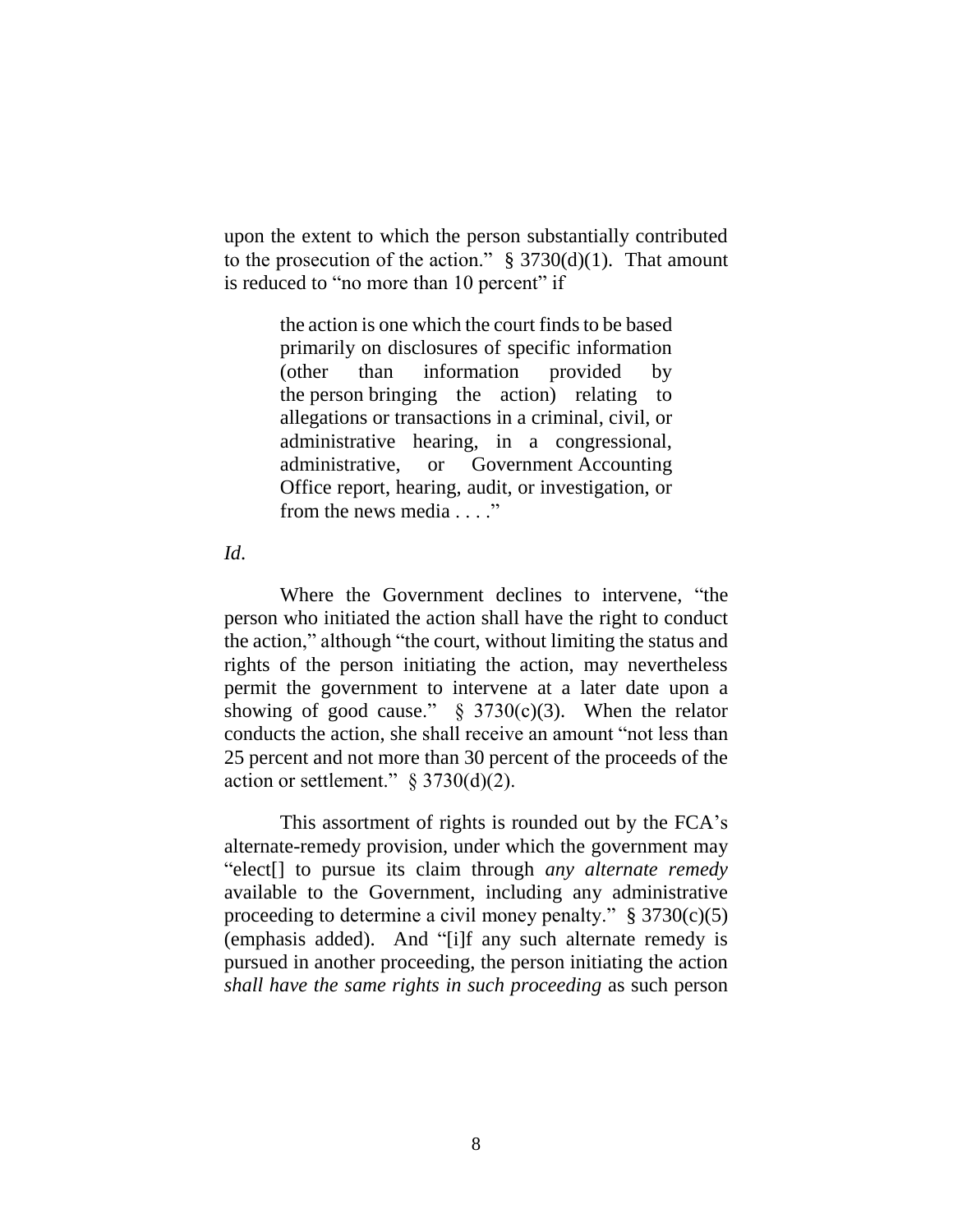would have had if the action had continued under" the FCA. *Id.* (emphasis added). Moreover, "[a]ny finding of fact or conclusion of law made in such other proceeding that has become final shall be conclusive on all parties to" the FCA action. *Id.*

This framework sets the stage for the case at hand.

# **B. Factual and Procedural**

Charte worked at American Tutor, Inc., a business that received Title I funds to provide supplemental educational services to New Jersey school districts. She alleged that, during her employment, she noticed questionable billing practices, including billing for absent students and services not provided. She filed a *qui tam* complaint in 2010, after her termination in 2007. The complaint, under the FCA and New Jersey False Claims Act, N.J. Stat. Ann. §§ 2A:32C-1 to -18 (West 2010), alleged that the defendants submitted false claims for reimbursement to the United States Department of Education. The district court stayed the proceeding and kept it under seal until 2017, when the Government ultimately declined to intervene. In the interim, Charte and her counsel "provided information, documents and even deposition testimony from a separate matter" to the government. Appellant Br. 15; *see* JA 83.

While the FCA suit was still unresolved, the government brought criminal charges against Wegeler, Sr. for tax fraud and tax evasion. Wegeler, Sr. pleaded guilty. The plea agreement requested restitution in the amount of \$1.5 million representing the tax loss. It states: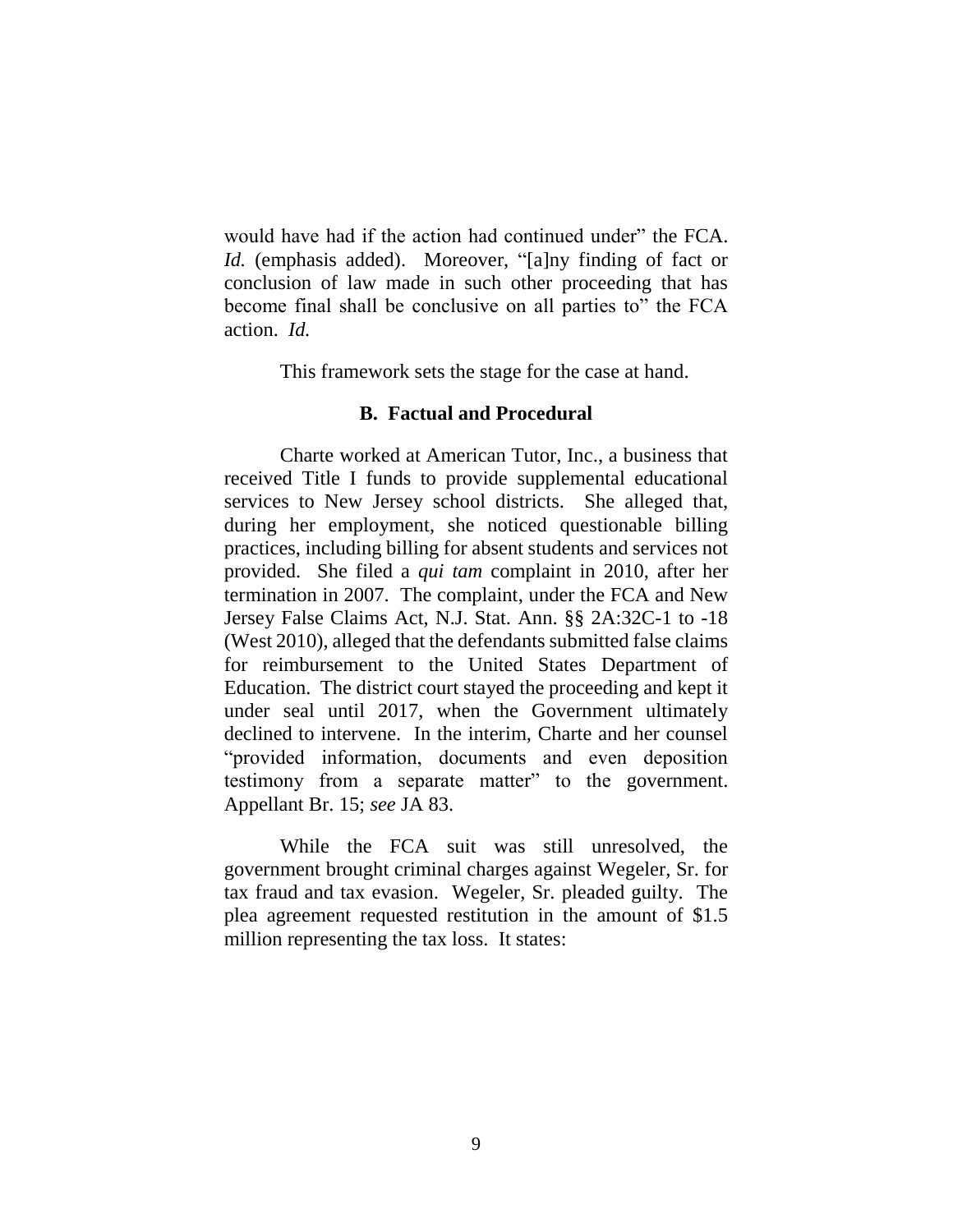This agreement was reached without regard to any civil or administrative matters that may be pending or commenced in the future against JAMES WEGELER. This agreement does not prohibit the United States . . . or any third party from initiating or prosecuting any civil or administrative proceeding against JAMES WEGELER.

Plea Agreement 5, ECF No. 4, *United States v. Wegeler*, No. 16-0273 (D.N.J. June 13, 2016). Wegeler, Sr. paid the restitution amount by the time of sentencing.

In October 2016, before Wegeler, Sr. was sentenced, Charte filed a motion to intervene in the criminal proceeding, alleging a right to a relator's award from the restitution amount. She also filed the same motion in the FCA proceeding. At the hearing on Charte's motion to intervene in the criminal case, the government admitted that it likely would not have focused on Wegeler, Sr., as a potential subject of a criminal proceeding, if Charte had not named him in the *qui tam* action.

The District Court denied the motion, noting that nothing here warranted an exception to the general rule that private citizens "lack[] a judicially cognizable interest in the prosecution or non-prosecution of another" and no Federal Rule of Criminal Procedure permits intervention. JA 10 (quoting *United States v. Kurlander*, 24 F. Supp. 3d 417, 424 (D.N.J. 2014)). It rejected Charte's argument that the criminal proceeding was an "alternate remedy" under the FCA, particularly in this case where the FCA's bar on Internal Revenue Code *qui tam* claims meant that Charte could not have included tax fraud allegations in her complaint.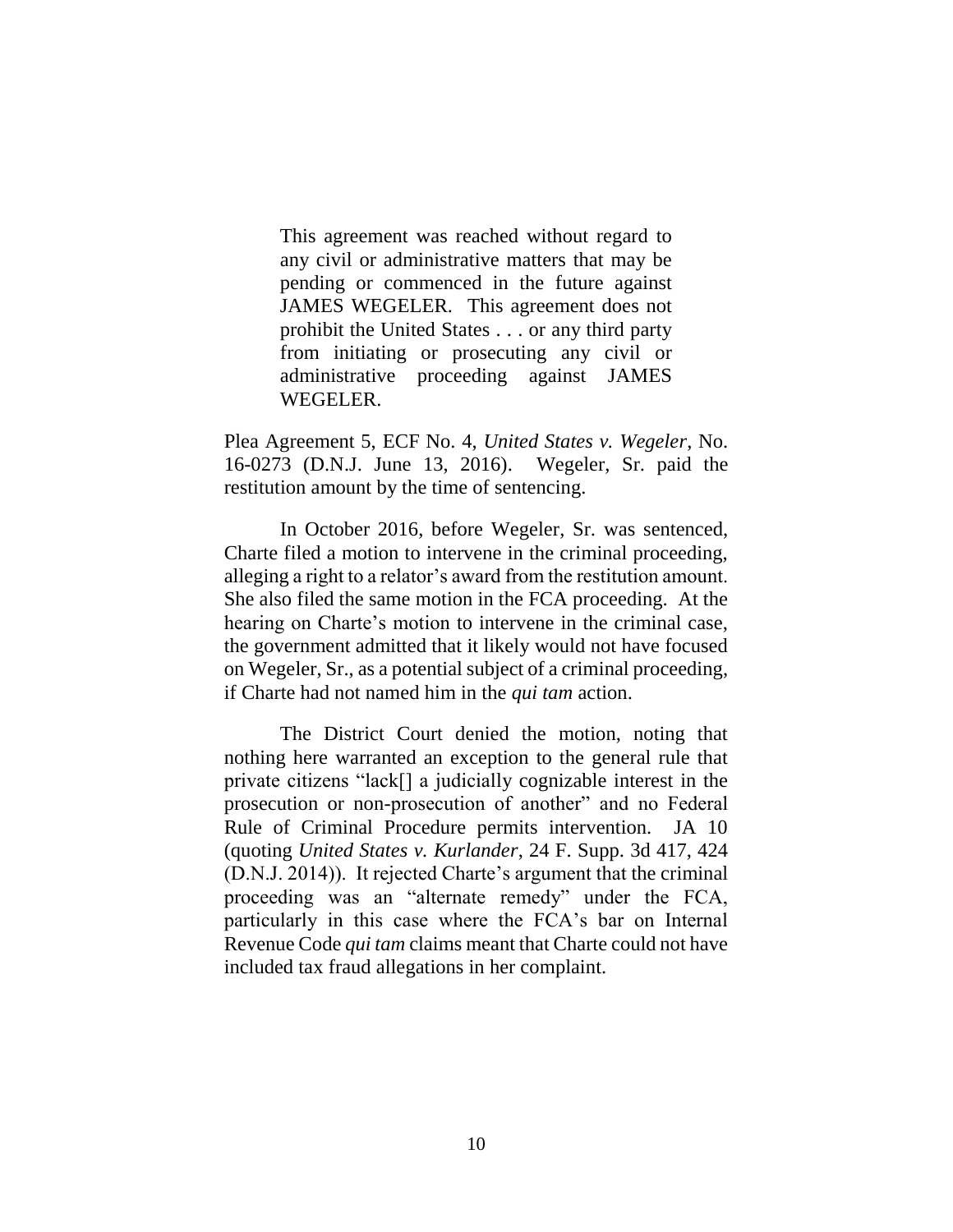The district court in the FCA action later granted summary judgment in favor of the defendants. The court applied New Jersey preclusion law and held that Charte's settlement and dismissal of a state case that alleged defamation and other claims arose out of the same transaction and occurrence and among substantially the same parties, therefore barring her FCA suit. Charte appealed the summary judgment decision. Since this case could be affected by that appeal, we held it C.A.V. pending resolution of the appeal. The district court's summary judgment decision was reversed on August 12, 2019. *Am. Tutor, Inc.*, 934 F.3d at 354 (holding that New Jersey's entire controversy doctrine did not apply to bar Charte's federal *qui tam* action). We now turn to this case.

# **II. Jurisdiction and Standard of Review**

#### **A. Jurisdiction**

Charte's contention comes by way of three appeals, only one of which—the appeal from the denial of intervention in the criminal proceeding, docketed as No. 17-1717—is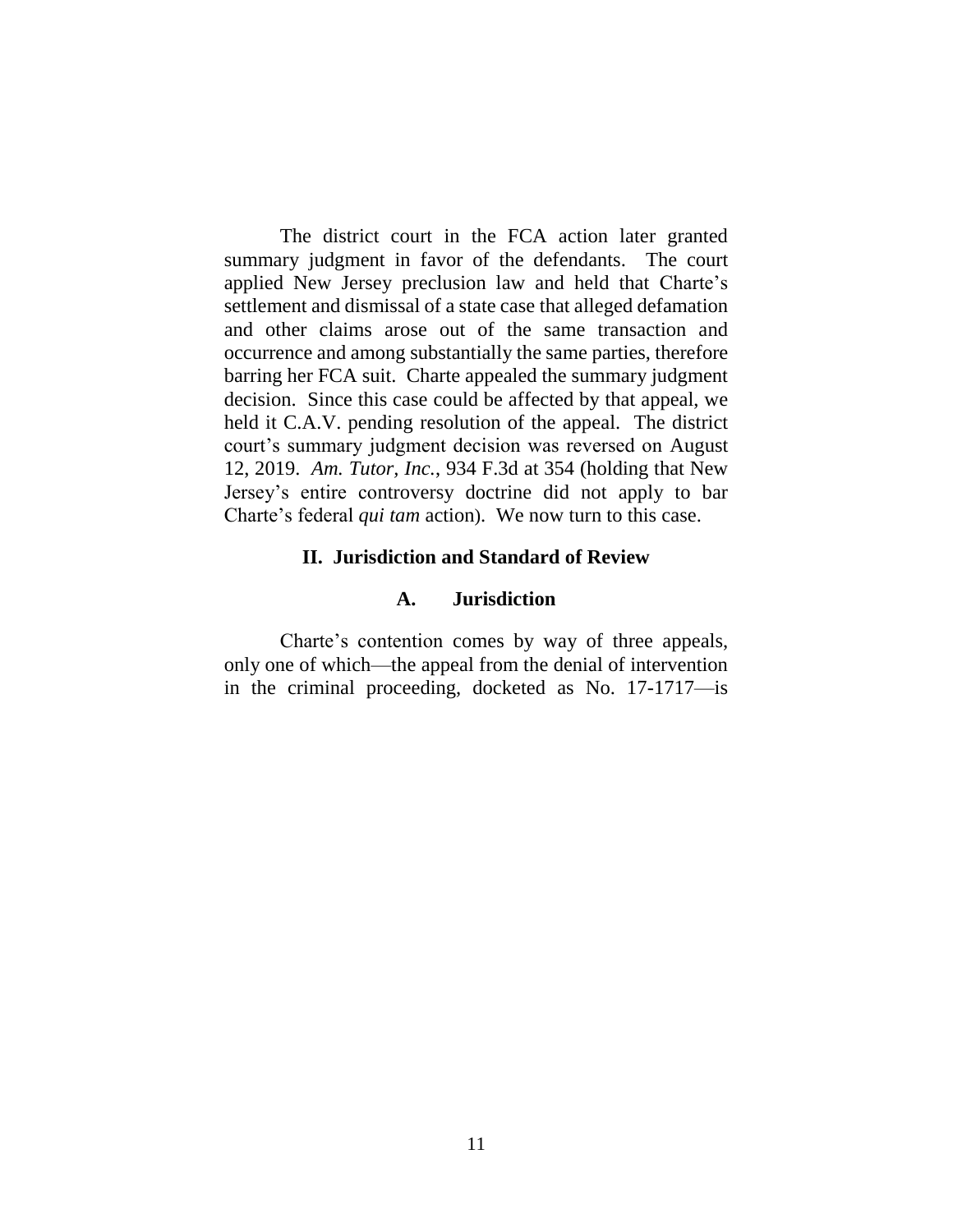properly before us. 2 The District Court had jurisdiction over that proceeding under 18 U.S.C.  $\S 3231.^3$ 

We lack jurisdiction over the appeals in the FCA action, No. 17-1718. Charte filed her notice of appeal in the FCA case concerning the motion to intervene after her thirty days to appeal had expired, *see* Fed. R. App. P. 4(a). The district court never extended the time to appeal.<sup>4</sup> Thus, even if she were able

 $2$  We need not determine whether a motion to intervene as of right in criminal cases is immediately appealable as it is in civil cases, *see McClune v. Shamah*, 593 F.2d 482, 485 (3d Cir. 1979), because the notice became ripe once a judgment was entered, *see Khan v. Att'y Gen. of U.S.*, 691 F.3d 488, 494 n.3 (3d Cir. 2012) (stating that a premature notice is sufficient "so long as the notice of appeal adequately advised the government of what was being appealed, the premature filing did not cause prejudice, and the notice of appeal was not filed extraordinarily prematurely").

<sup>&</sup>lt;sup>3</sup> The District Court denied Charte's motion to intervene on January 31, 2017, and Charte filed her notice of appeal on March 28, 2017. The District Court subsequently granted her request for an extension of time to file the notice because of technical issues.

<sup>4</sup> Charte argues that she was entitled to sixty days to file an appeal in the FCA case because the government, having not decided whether to intervene at the time the notice was filed, was a party to the case. Her argument is unpersuasive, and her attempt to distinguish *United States ex rel. Eisenstein v. City of New York*, 556 U.S. 928 (2009), is belied by the clear language in that case. *Id.* at 931 ("Although the United States is aware of and minimally involved in every FCA action, we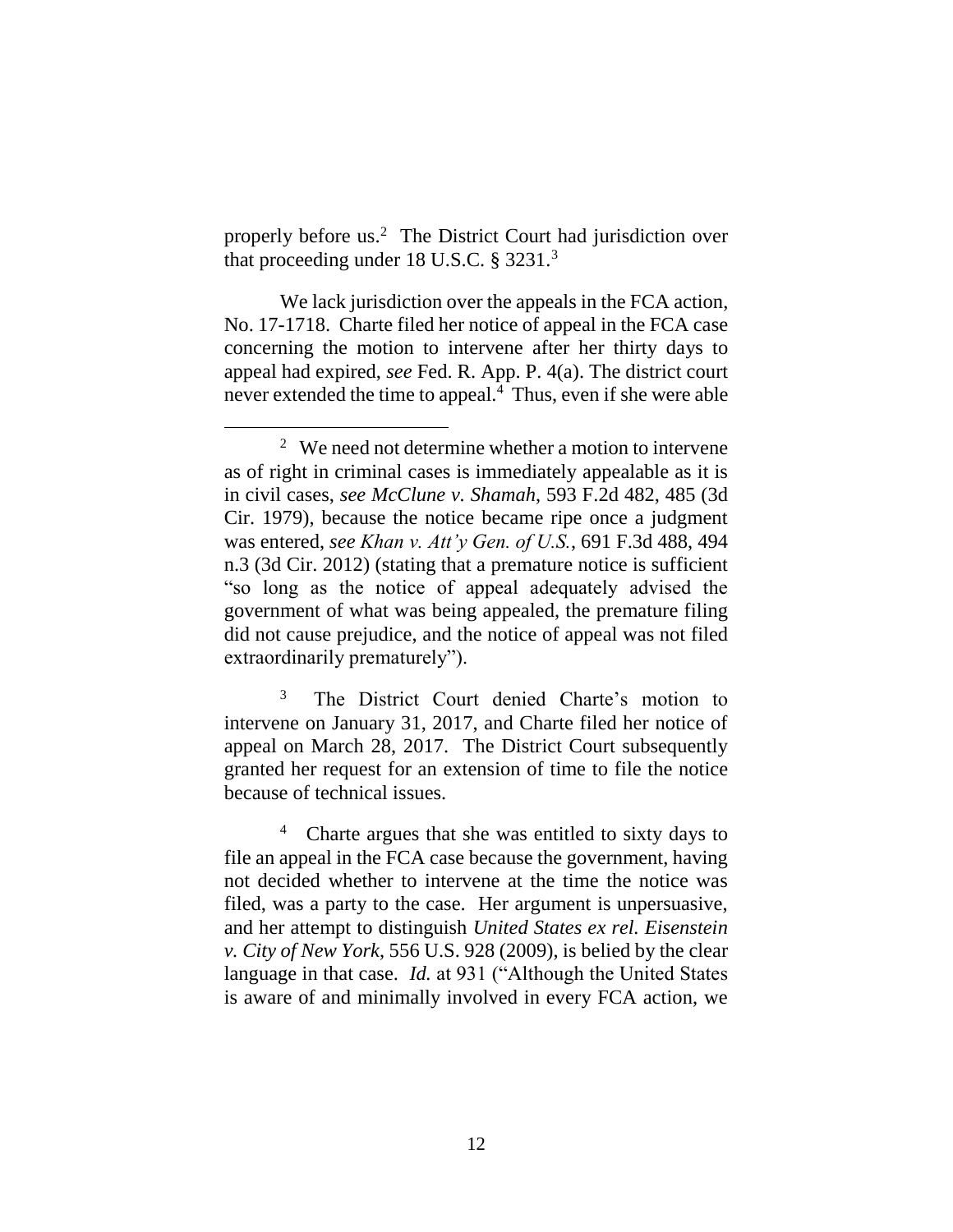to appeal the interlocutory order, her notice of appeal was untimely, and we lack appellate jurisdiction in No. 17-1718.

Charte's "Petition for Permission to Appeal," (No. 17- 8009) meanwhile, was filed fifty-eight days after the District Court's January 31, 2017 order denying her motion to intervene and did not identify any statute or rule authorizing the appeal. We discern no basis to exercise appellate jurisdiction over it, *see* Fed. R. App. P. 5(b)(1)(D), and the earlier referral of the appeal to a merits panel does not eliminate this Court's responsibility to ensure that we have jurisdiction. *Anthony v. Council*, 316 F.3d 412, 416 (3d Cir. 2003); *see also FW/PBS Inc. v. City of Dallas*, 493 U.S. 215, 230-31 (1990) (We review our subject matter jurisdiction over the matter "even if the courts below have not passed on it, and even if the parties fail to raise the issue before us.").

# **B. Standard of Review**

As to the standard of review for No. 17-1717, "[a]lthough we generally review dispositions of motions to intervene for abuse of discretion, the district court here did not exercise discretion in denying the motion to intervene but barred the claims because of its legal conclusion" that Charte does not have a basis to intervene in a criminal proceeding. *Nelson v. Cty. Of Allegheny*, 60 F.3d 1010, 1012 (3d Cir. 1995). Our review is plenary where that is the case. *Id.*

hold that it is not a 'party' to an FCA action for purposes of the appellate filing deadline unless it has exercised its right to intervene in the case.").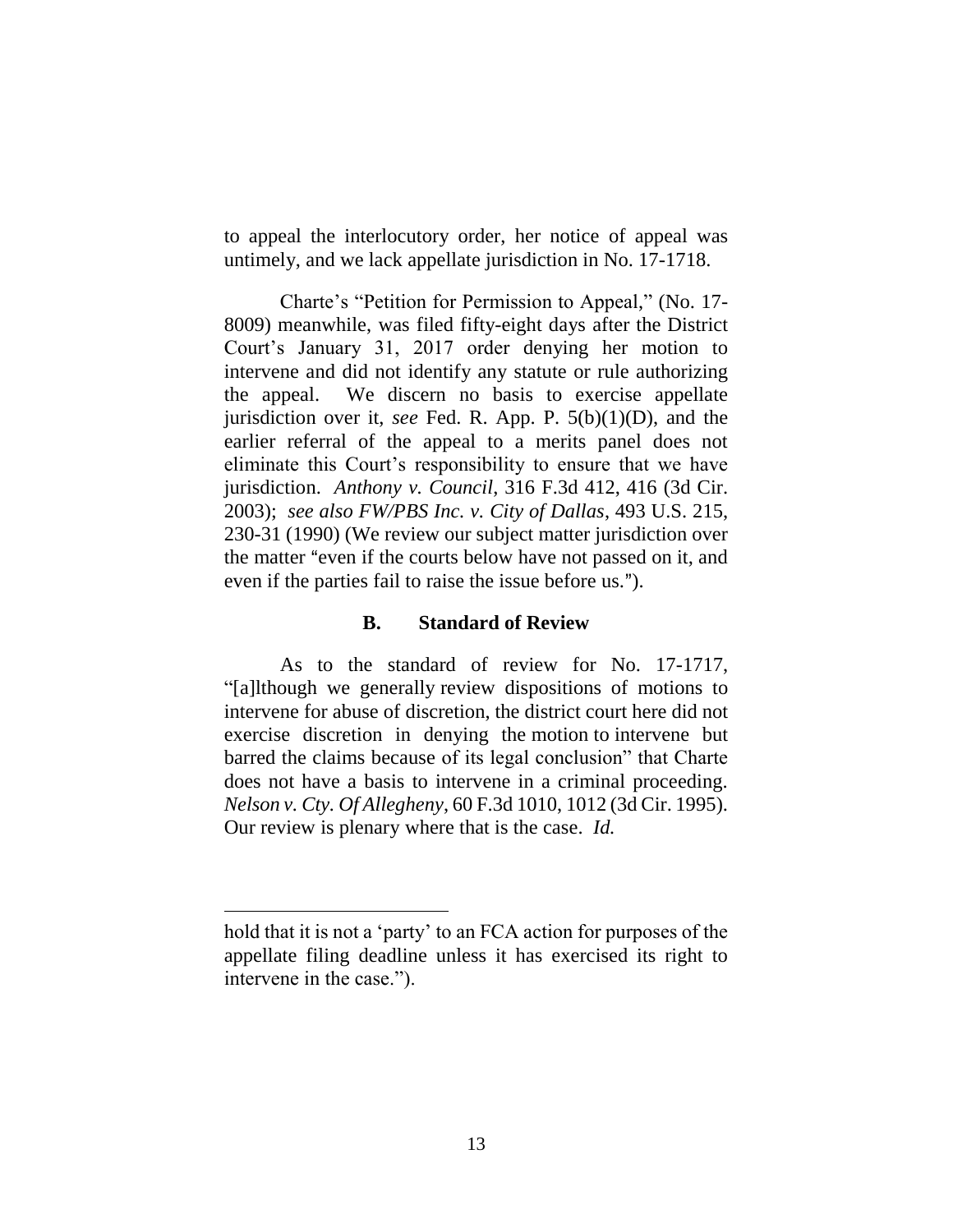#### **III. Discussion**

Charte casts a wide net in framing the question on appeal,<sup>5</sup> but it is simply "whether a criminal  $\ldots$  proceeding constitutes an 'alternate remedy' to a civil *qui tam* action under the False Claims Act, entitling a relator to intervene in the criminal action and recover a share of the proceeds pursuant to 31 U.S.C. § 3730(c)(5)." *United States v. Van Dyck*, 866 F.3d 1130, 1131 (9th Cir. 2017). The answer is no. First, a relator lacks standing to intervene in the criminal prosecution of another. Moreover, the FCA does not provide a right to intervene to recover a share of the proceeds derived from a proceeding that the government pursues under the alternateremedy provision.

 $5$  Charte frames the question in four different ways: as  $(1)$ "[w]hether the Court erred when it found that the criminal proceeding against the Defendant James Wegeler, Sr., did not constitute an 'alternate remedy' . . . [,]" (2) "[w]hether the Court erred when it determined that the Relator in this *qui tam* proceeding could not intervene in a criminal proceeding that constituted an 'alternate remedy' . . . [,]" (3) "[w]hether the Relator may recover a relator's share award from the restitution paid by the criminal Defendant within a proceeding that constitutes an 'alternate remedy' . . . [,]" and (4) "[w]hether the Government can rely upon 31 U.S.C. § 3729(d) where as here the Relator has not alleged any violations of the IRC in her Complaint." Appellant's Op. Br. 7.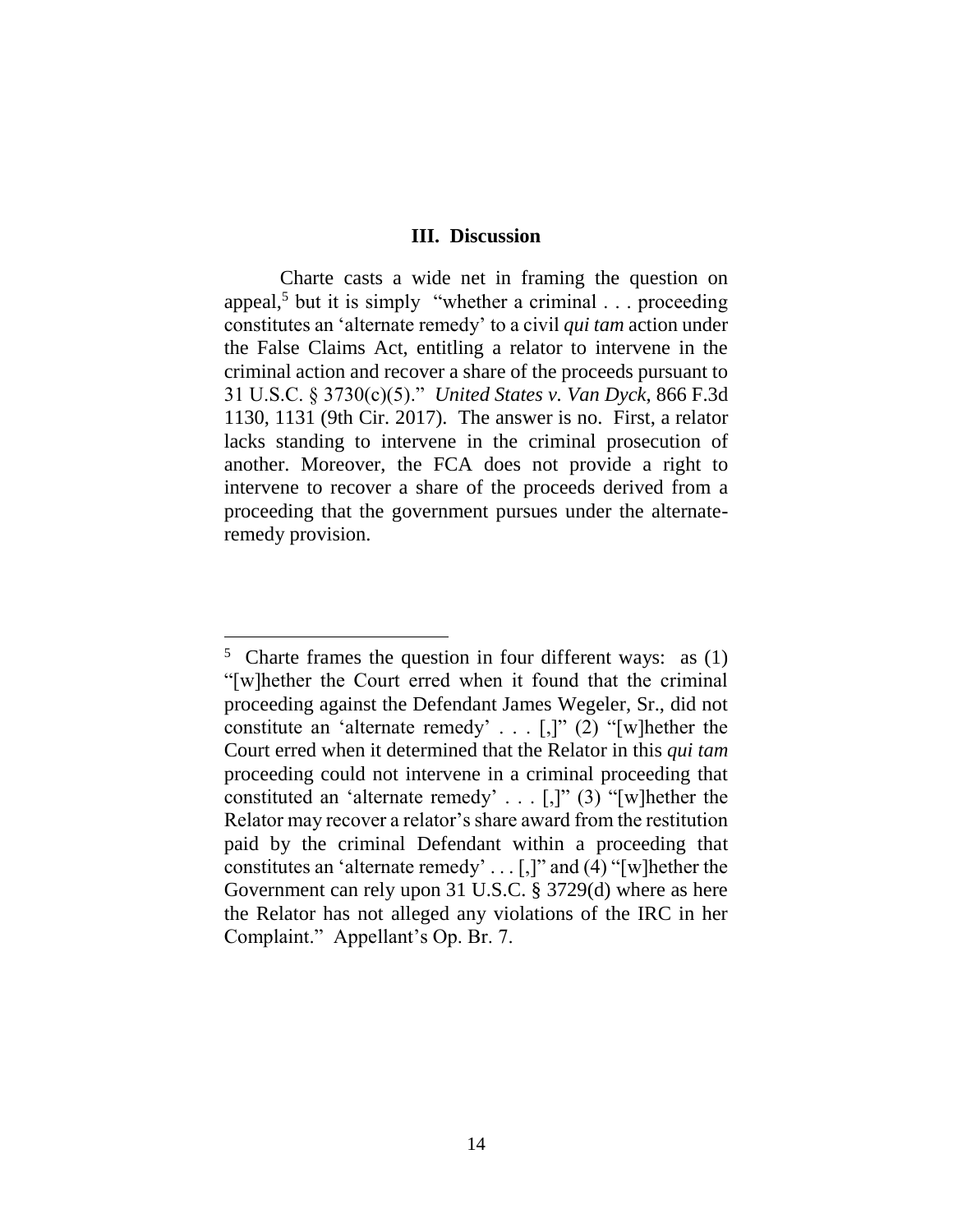**A.**

The rights the FCA provides to a relator when the government "proceeds with the action" and that would also be afforded to a relator if the government pursues an alternate remedy under  $\S 3730(c)(5)$  are twofold.

First, a relator "shall have the right to *continue as a party* to the action . . . . "  $\S 3730$  (c)(1) (emphasis added). This encompasses a suite of rights to participate in a proceeding pursuant to the alternate-remedy provision, consisting of the rights to: (i) notice and an opportunity to be heard if the government moves to dismiss the action, (ii) object to a settlement so that the court can ensure it is "fair, adequate, and reasonable under all the circumstances," and (iii) an otherwise unrestricted ability to participate "during the course of litigation" unless the government shows that such "unrestricted participation . . . would interfere with or unduly delay the Government's prosecution of the case, or would be repetitious, irrelevant," or if, "for purposes of harassment," the court decides "in its discretion" to "impose limitations on the person's participation . . . . "  $\S$  3730(c)(2)(A)–(D). The limitations consist of "**(i)** limiting the number of witnesses the person may call; **(ii)** limiting the length of the testimony of such witnesses; **(iii)** limiting the person's cross-examination of witnesses; or **(iv)** otherwise limiting the participation by the person in the litigation."  $\S 3730(c)(2)(C)$ . Second, a relator has a right to "at least 15 percent but not more than 25 percent" of the proceeds that result from such an action, or, under certain circumstances, "no . . . more than 10 percent."  $\S 3730(d)(1)$ .

The Senate Report regarding this provision sums up many of these rights as: "the *qui tam* relator retains all the same rights to copies of filings and depositions, to objections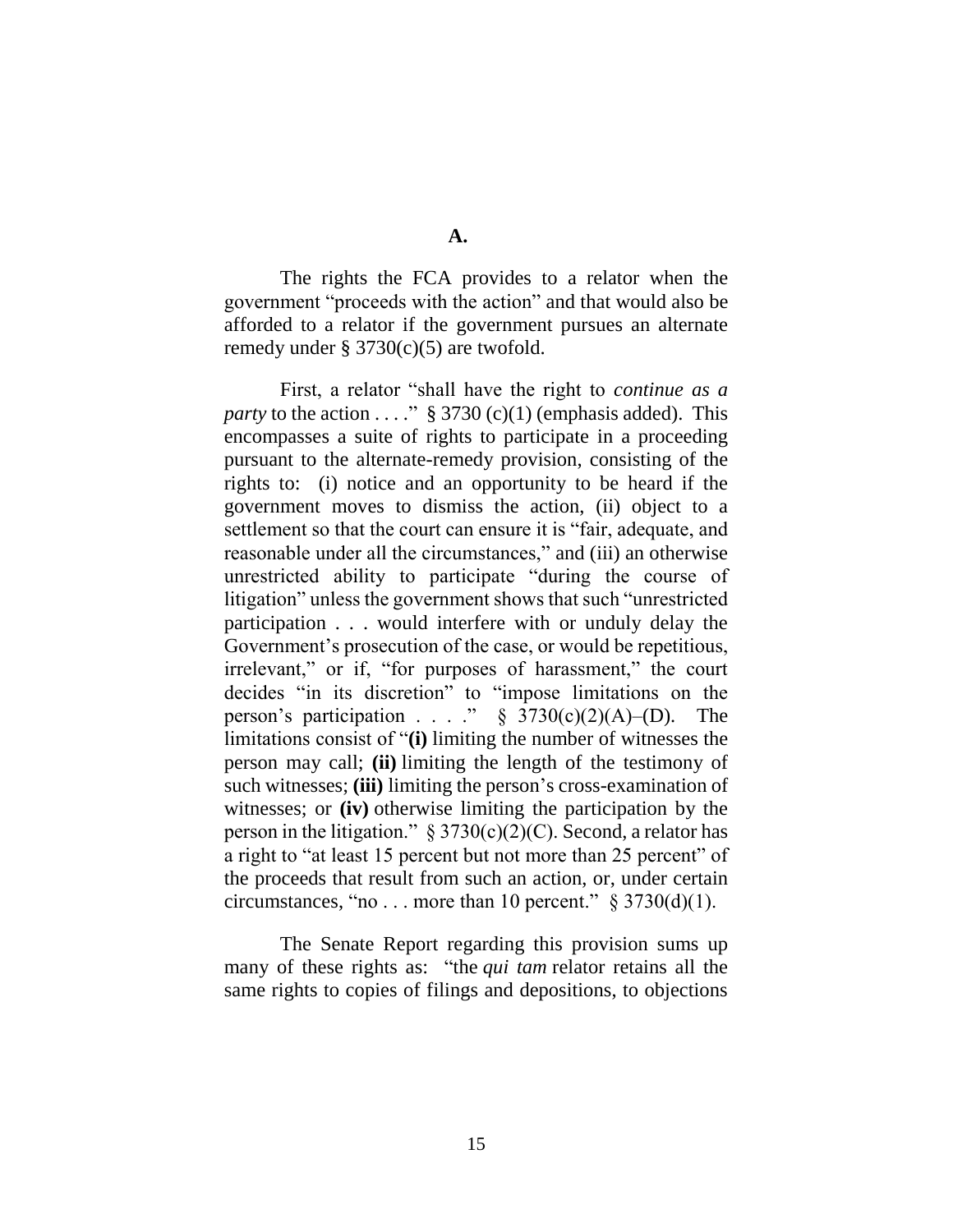of settlements or dismissals, to taking over the action if the Government fails to proceed with 'reasonable diligence', as well as to receiving a portion of any recovery." S. Rep. 99- 345, at 27 (1986), *as reprinted in* 1986 U.S.C.C.A.N. 5266, 5292. 6

 $\overline{a}$ 

The Sixth Circuit also stated that the report may be internally inconsistent in that it suggests both that the Government must first intervene before pursuing an alternate remedy, *see* S. Rep. 99-345, at 42 ("Subsection (c)(3) of section 3730 clarifies that the Government, *once it intervenes* and takes over a false claim suit brought by a private individual, may elect to pursue any alternate remedy . . . ." (emphasis added)), and that pursuit of an alternate remedy is an either/or, *see id.* ("[T]he Government must elect to pursue

<sup>&</sup>lt;sup>6</sup> The Sixth Circuit has noted that "the quoted passage of the Senate Report refers to  $\S 3730(c)(3)$ , not  $\S 3730(c)(5)$ , suggesting that it might refer to an earlier draft of the 1986 FCA amendments." *United States ex rel. Bledsoe v. Cmty. Health Sys., Inc.*, 342 F.3d 634, 648 (6th Cir. 2003). However, the proposed legislative language in the report concerning the alternate-remedy provision is substantially similar to that which appears in the current text. *Compare* S. Rep. 99-345, at 42 ("Notwithstanding subsection (b), the Government may elect to pursue its claim through any alternate remedy available to it, including, but not limited to, any administrative civil money penalty proceeding." (italics removed)), *with* 31 U.S.C. § 3730(c)(5) ("Notwithstanding subsection (b), the Government may elect to pursue its claim through any alternate remedy available to the Government, including any administrative proceeding to determine a civil money penalty.").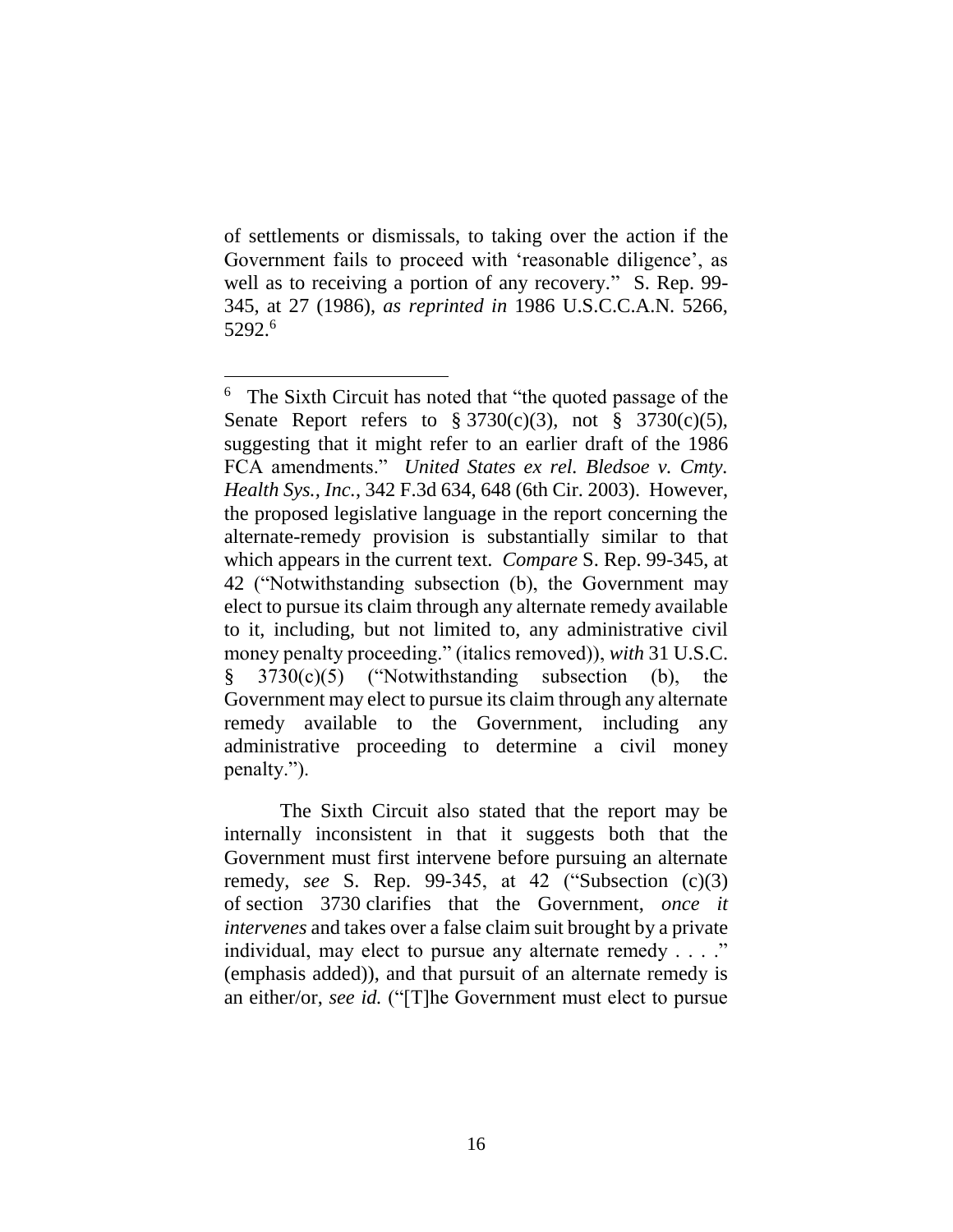The assertion of the first set of rights in the criminal case of another whereby the relator would be a party to the action would amount to an interest in that person's prosecution. Indeed, relators would essentially have a voice in whether and how the government would go about securing a guilty verdict (or plea), as well as in determining the sentence(s) it will ask the court to impose. That is squarely at odds with the long held tradition of American jurisprudence that "a private citizen lacks a judicially cognizable interest in the prosecution or non[-]prosecution of another." *Linda*, 410 U.S. at 619.

the false claims action either judicially or administratively . . . ."). *Bledsoe*, 342 F.3d at 648. Courts have adopted that the latter interpretation. *See id.* at 647 ("We hold that 'alternate remedy' refers to the government's pursuit of any alternative to intervening in a relator's *qui tam* action."); *United States ex rel. Barajas v. U.S.*, 258 F.3d 1004, 1010 (9th Cir. 2001) ("An alternate remedy under  $\S$  3730(c)(5) is a remedy achieved through the government's pursuit of a claim after it has chosen not to intervene in a qui tam relator's FCA action."); *United States ex rel. LaCorte v. Wagner*, 185 F.3d 188, 192 (4th Cir. 1999) ("Section  $3730(c)(5)$  assumes that the original qui tam action did not continue."); *United States ex rel. Dunleavy v. Cty. of Delaware*, 123 F.3d 734, 739 (3d Cir. 1997) (noting the "Government's right to proceed administratively as an alternate remedy to an FCA action"), *abrogated on other grounds by Graham Cty. Soil & Water Conservation Dist. v. United States ex rel. Wilson*, 559 U.S. 280 (2010).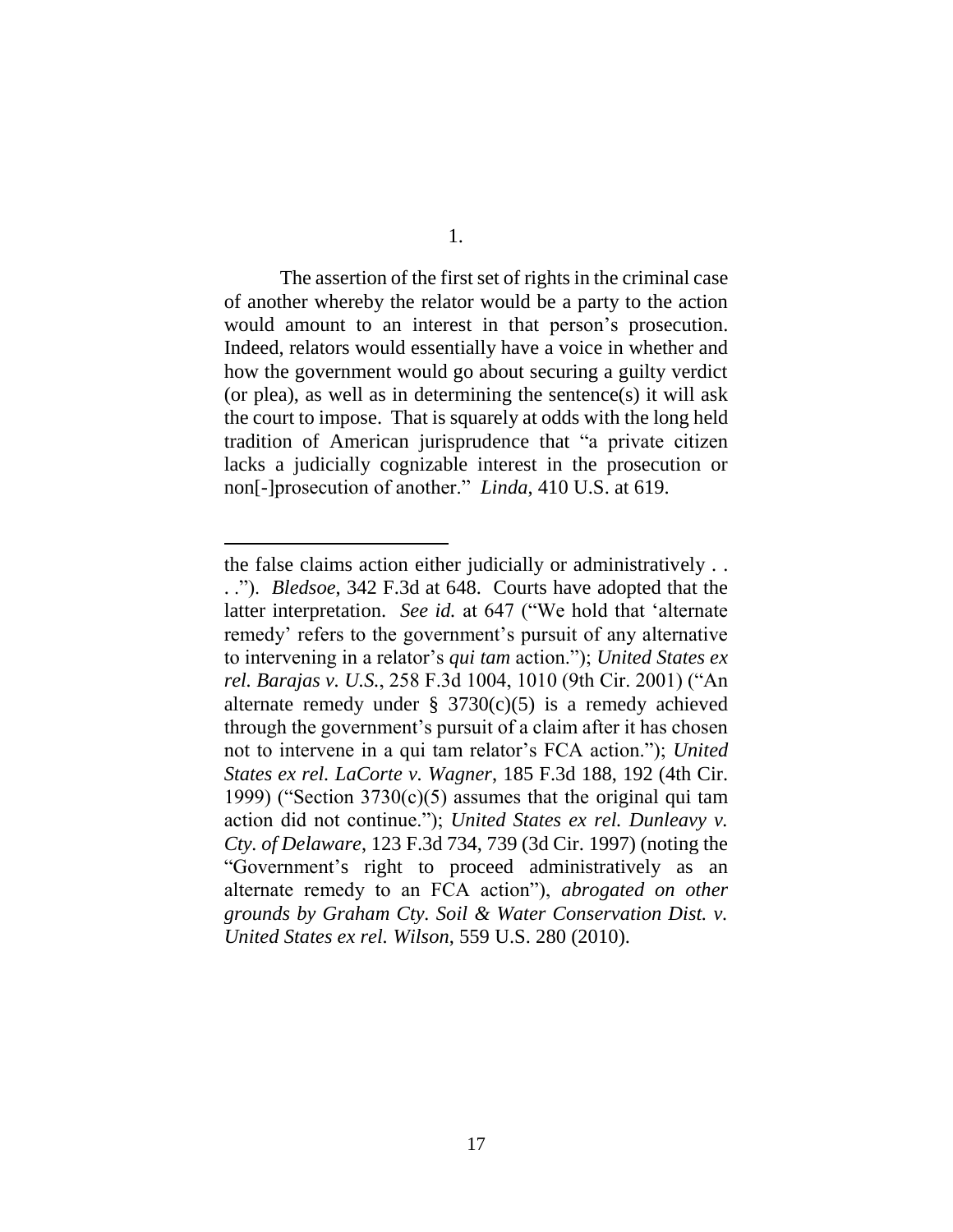The tradition derives from the Case or Controversy Clause of Article III of the Constitution, which "establish[es an] irreducible constitutional minimum of" an injury in fact<sup>7</sup> that is caused by the conduct complained of and which is likely to be redressed by a favorable decision. *Lujan v. Defenders of Wildlife*, 504 U.S. 555, 560–61 (1992). While "Congress may enact statutes creating legal rights, the invasion of which creates standing," *Linda*, 410 U.S. at 617 n.3, the injury-in-fact requirement does not dissipate "whenever a statute grants a person a statutory right and purports to authorize that person to sue to vindicate that right." *Spokeo, Inc. v. Robins*, 136 S.Ct. 1540, 1549 (2016). Congress is merely capable of invoking the absolute limit of this Constitutional floor by "creating legal rights, the invasion of which creates [injury]," where none would have previously existed. *Linda*, 410 U.S. at 617 n.3.

In that vein, as to the interest created by the first set of rights the FCA provides relators, the District Court properly assessed that an interest in the prosecution or non-prosecution of an individual has been considered too generalized and speculative to meet the floor set by Article III. *See, e.g.*, *Lujan*, 504 U.S. at 576 ("Vindicating the *public* interest . . . is the function of Congress and the Chief Executive." (emphasis in original)). Even where Congress has authorized a private individual "to enforce *public* rights in their own names," the Supreme Court has required her to "demonstrate that the violation of that public right has caused [her] a concrete,

<sup>&</sup>lt;sup>7</sup> "Injury in fact" is defined as "an invasion of a legally protected interest which is (a) concrete and particularized . . . and (b) actual or imminent, not 'conjectural or 'hypothetical[.]'" *Lujan v. Defenders of Wildlife*, 504 U.S. 555, 560 (1992) (citations omitted).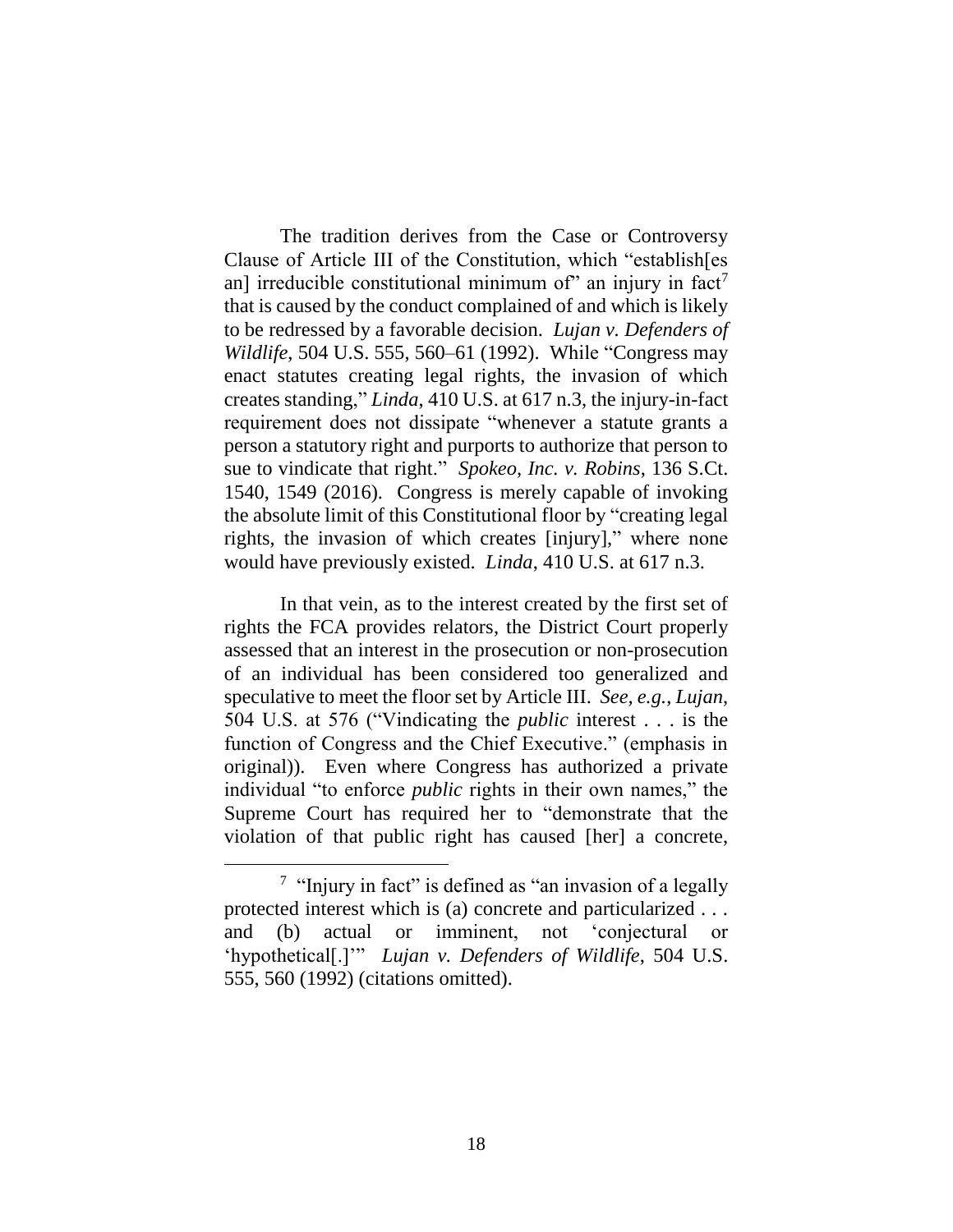individual harm distinct from the general population." *Spokeo*, 136 S. Ct. at 1553. Here, Charte is no different than any other member of the public in terms of the concrete harm she suffered when the government chose to prosecute or not prosecute Wegeler, Sr. Thus, regardless of whether these rights stem from the FCA, she lacks standing to assert them. $8$ 

Perhaps anticipating the foregoing, Charte says:

[she] does not seek to intervene in the criminal proceeding proper. James Wegeler, Sr. has already been sentenced and has paid his restitution. [Her] proposed intervention will

<sup>8</sup> In that regard, the other instances of third parties being permitted to intervene in criminal proceedings to which Charte points us are inapposite. Those instances concern the adjudication of limited, collateral questions such as the third party's constitutional right to access the proceeding or their right to assert a privilege in the proceeding. *See, e.g.*, *In re Associated Press*, 162 F.3d 503, 506–09 (7th Cir. 1998) (concerning the first amendment right of access to court proceedings); *United States v. Criden*, 675 F.2d 550, 554–57 (3d Cir. 1982) (same); Fed. R. Crim. P. 60 (allowing victims to assert a right to notice of a proceeding, to attend, and "to be *reasonably heard* at any *public proceeding* in the district court concerning release, plea, or sentencing involving a crime" (emphases added)). That is a far cry from being allowed to criminally prosecute another in the name of, and along with, the United States.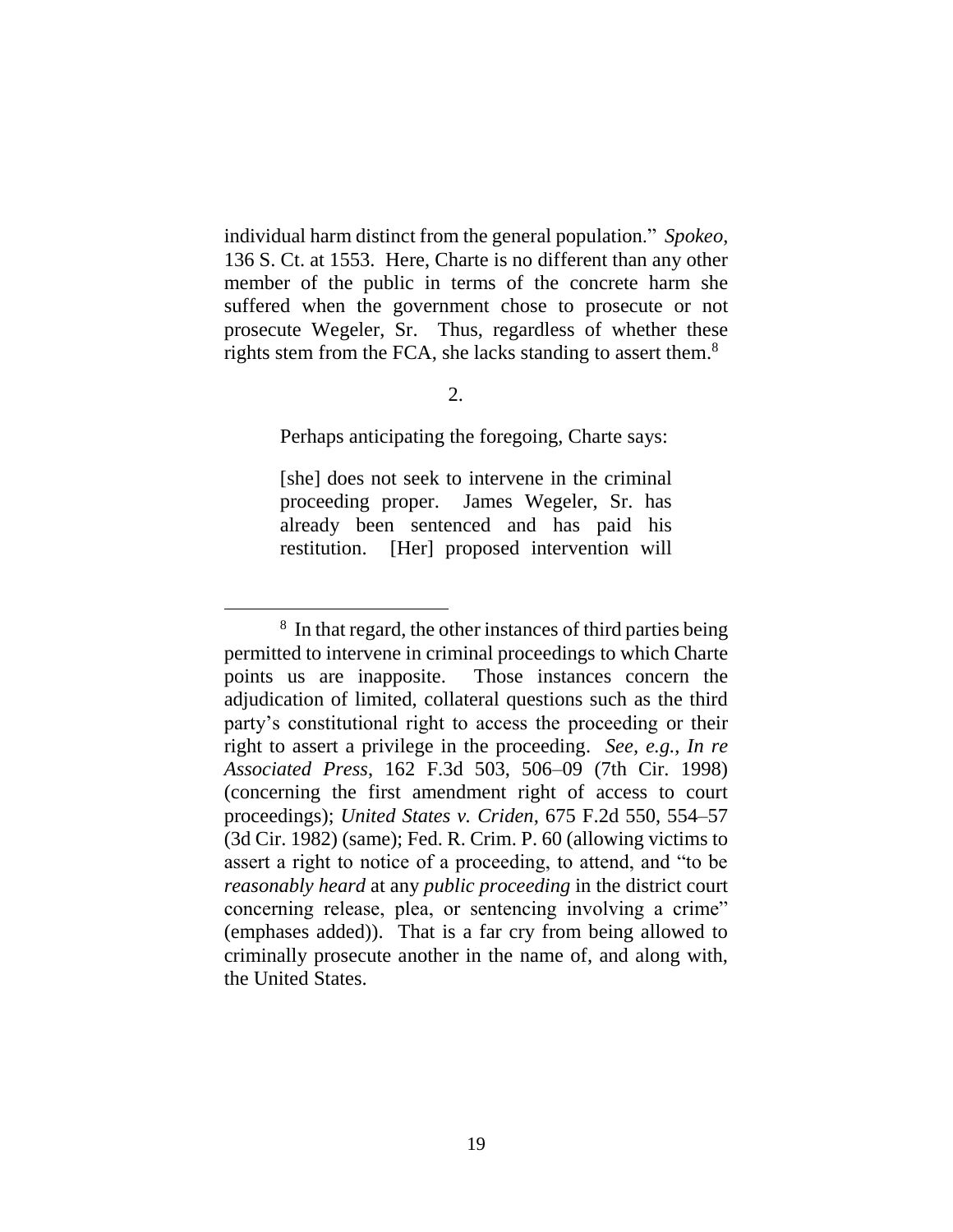simply be to protect the [her] interest, and that of the United States, in [her] share.

Appellant Op. Br. 5. She made a similar statement to the District Court. JA 40 (stating in the preliminary statement of the brief supporting her motion that, "Jean Charte files this Motion to ensure that *monies received* by the United States from Mr. James Wegeler, Sr. are subject to her claim under the False Claims Act." (emphasis added)).

We routinely adjudicate the assertion of statutoryprocedural rights regarding similar property interests in criminal proceedings. For example, in criminal forfeiture proceedings, 21 U.S.C. § 853 permits intervention only in limited circumstances "(1) third parties who had a vested interest in the property at the time of the commission of the acts that gave rise to forfeiture, and (2) bona fide purchasers for value without cause to believe the property was subject to forfeiture." *Van Dyck*, 866 F.3d at 1133 (citing § 853(n)(6)).

Charte's assertions are similar: that she has a vested interest in a share of the restitution and that the FCA grants her a procedural right to intervene to protect that interest. The former assertion is aided by the fact that, as to this set of rights, the FCA is "regarded as effecting a partial assignment of the Government's damages claim," such that "the United States' injury in fact suffices to confer standing on" relators in FCA suits. *Vermont Agency of Nat. Res. v. U.S. ex rel. Stevens*, 529 U.S. 765, 773–74 (2000) ("[The] adequate basis for the relator's [FCA] suit for his *bounty* is to be found in the doctrine that the assignee of a claim has standing to assert the injury in fact suffered by the assignor." (emphasis added)).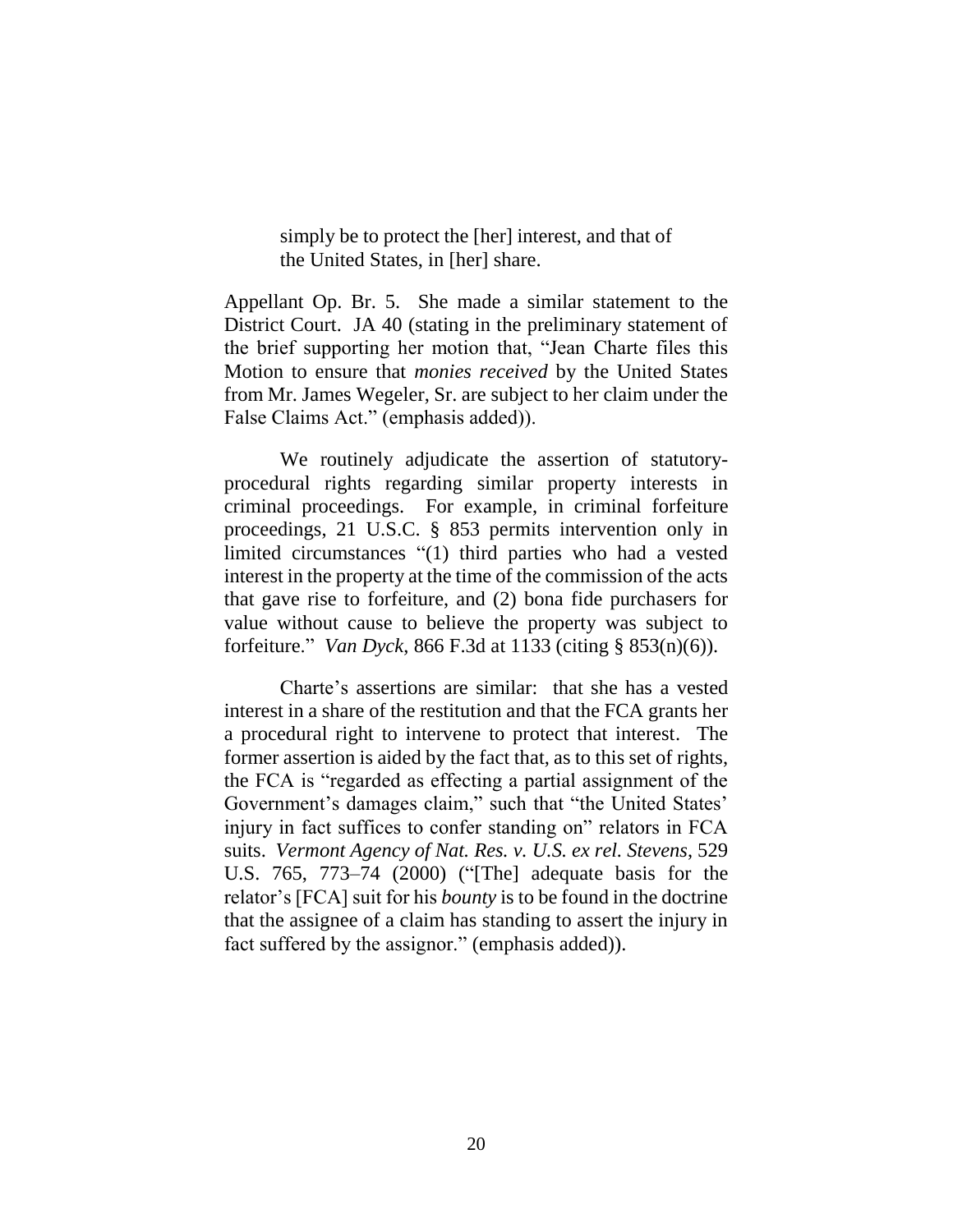In that light, a ruling against Charte on this point would require accepting that a relator has standing to "obtain[] compensation for, or prevent[] the violation of" her right to a relator's award, *id.* at 772, but nonetheless saying that she lacks standing to do exactly that, all against the backdrop that we routinely adjudicate similar interests by third-parties in criminal proceedings. To be clear, when it comes to a criminal forfeiture proceeding, we agree that a relator has standing to assert the relator's "statutory procedural right . . . under the alternate-remedy provision to have her relator's share adjudicated in the criminal forfeiture proceeding.". *See United States v. Couch*, 906 F.3d 1223, 1226–27 (11th Cir. 2018) (explaining that the relator's "motion to intervene in a [criminal] proceeding to enforce an alleged property interest is materially different from an attempt to compel a criminal prosecution or alter a sentence"). That agreement notwithstanding, however, we are not persuaded that a relator in fact possesses such a statutory procedural right.

As the government forcefully argues, the text of the FCA "compels the understanding" that "the district court in the [FCA] suit remains responsible for adjudicating the relator's share of the proceeds of an alternate proceeding" brought by the government under the alternate-remedy provision. Appellee Br. 22. The alternate-remedy provision assumes that the FCA suit will continue after the alternate-remedy proceeding has concluded when it states "[a]ny finding of fact or conclusion of law made in such proceeding that has become final shall be conclusive on all parties to an action under this section." 31 U.S.C.  $\S 3730(c)(5)$ . The FCA then provides detailed guidelines for determining a relator's share in the "proceeds of the action or settlement of the claim," where "the government proceeds with [the] action."  $\S$  3730(d)(1). That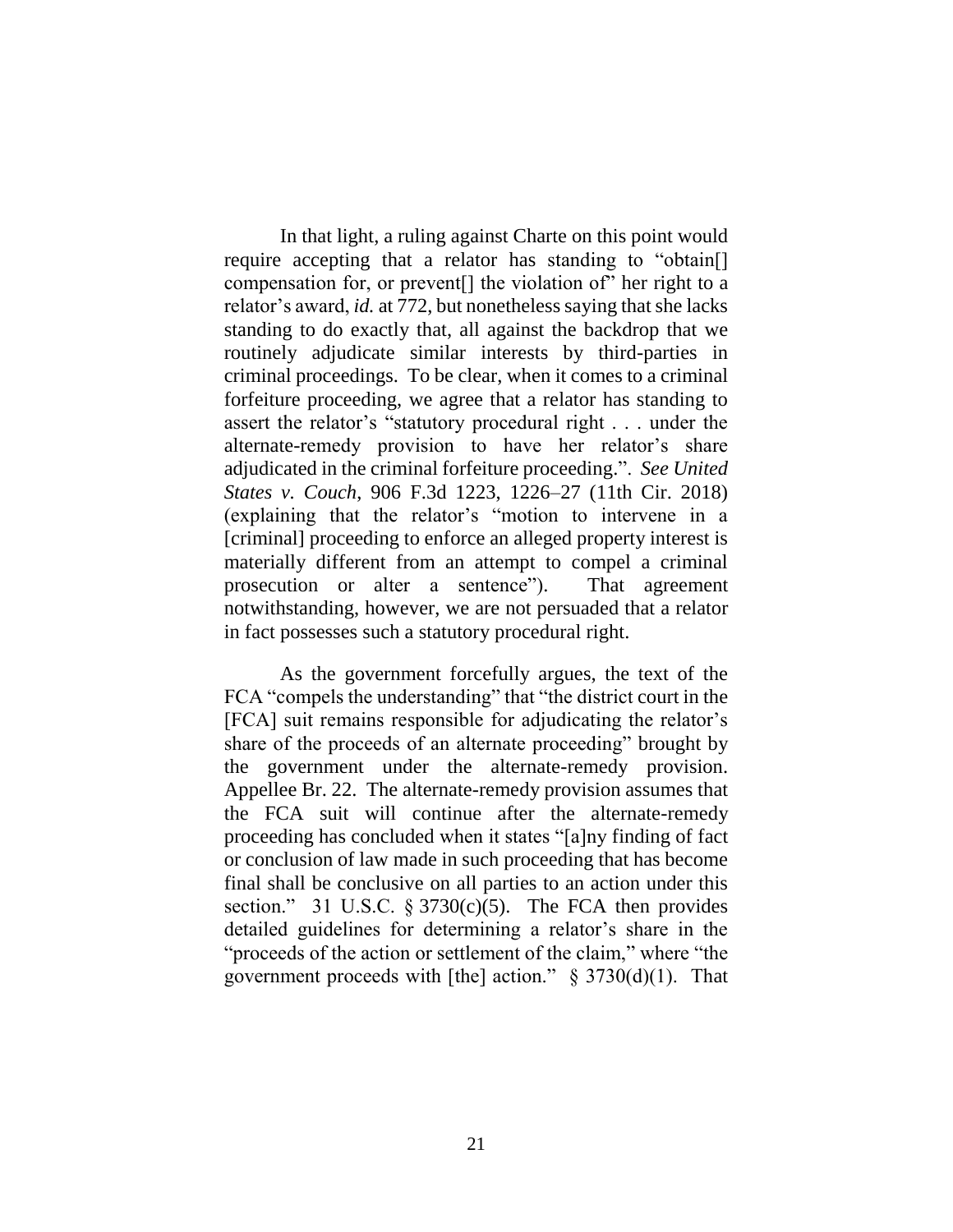is, that the relator is entitled to "at least 15 percent but not more than 25 percent . . ., depending upon the extent to which the person *substantially contributed* to the prosecution of the action[,]" and "no . . . more than 10 percent" where "the action is one which the court finds *to be based primarily* on disclosures of specific information (other than information provided by the person bringing the action) . . . taking into account the *significance of the information and the role of the person* bringing the action in advancing the case to litigation." *Id.* (emphases added).

While other courts may use the procedural devices available to them to assess the requisite "finding[s] of fact or conclusion of law made in another proceeding," that the FCA outright provides this to the FCA court, as well as that the FCA court is readily apprised of the information a relator provides to the government, is a strong indication that Congress intended the FCA court to be the one to make these comparative determinations. That indication is even stronger when one considers that the provisions setting forth the right to a relator's award are set forth in § 3730(d)(1), labeled "**Award to qui tam plaintiff**," whereas the rights that accompany "the right to continue as a party to the action" are all set forth in § 3730(c)(1) and (2), labeled "**Rights of the parties to qui tam actions**."

Those textual and structural indicia are reinforced by the Senate Report's statement that "[i]f the Government proceeds administratively, the district court shall stay the civil action pending the administrative proceeding and any petitions by the relator, in order to exercise his rights [in such proceeding,] will be to the district court" rather than the court in the proceeding pursued by the government under the alternate-remedy provision. S. Rep. No. 99-345, at 27.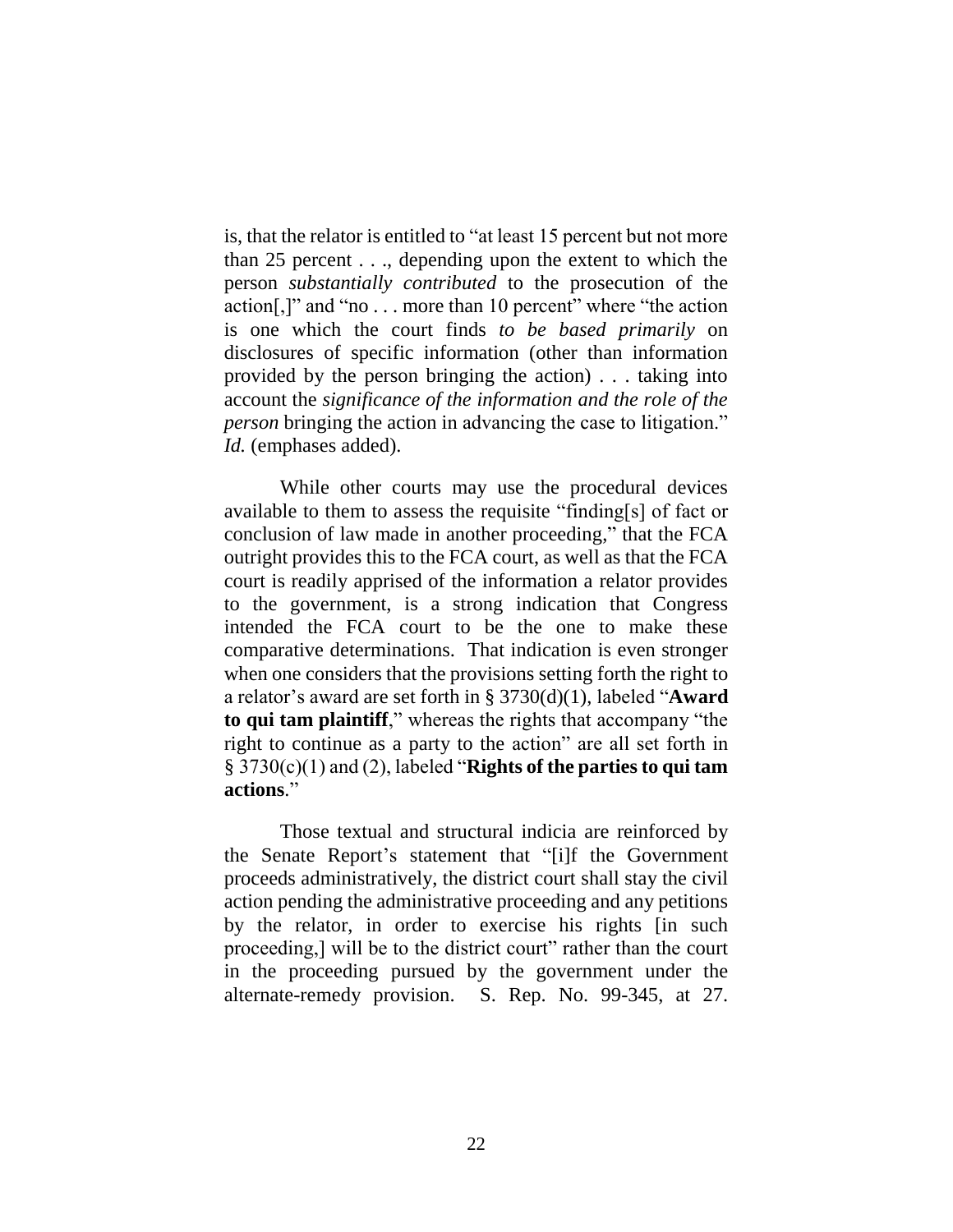Together, these points compel the conclusion that, to the extent that the FCA provides relators a right to intervene in another proceeding, their interest in a share in the proceeds recovered in that proceeding is not among those for which this right is provided.

In other words, Charte is less like third parties in the 21 U.S.C. § 853 context, who are provided an express right to intervene to assert their property interest, than she is like victims, who also have an interest in any restitution that is awarded but are not granted a statutory right to intervene and assert it. *See* 18 U.S.C.A. § 3663A(a)(1) (requiring a court to order restitution "to the victim of the offense or, if the victim is deceased, to the victim's estate"); Federal Sentencing Guidelines Manual § 3E1.1(a) (U.S. Sentencing Comm'n 2016) (requiring that, "[i]n the case of an identifiable victim, the court shall . . . enter a restitution order for the full amount of the victim's loss . . ."); *but see Stoerr*, 695 F.3d at 278 (noting that restitution orders can only be appealed and modified "by the defendant and by the Government," and that "[crime] victims are non-parties to criminal proceedings"); *Kelly v. Robinson*, 479 U.S. 36, 52 (1986) ("Although restitution does resemble a judgment 'for the benefit of' the victim, . . . [t]he victim has no control over the amount of restitution awarded or over the decision to award restitution.").

We are therefore aligned with our two sister circuits that have addressed this question and hold that (1) a relator "lacks standing to intervene in [the] criminal prosecution[] of another" as it pertains to her participation rights, *Van Dyck*, 866 F.3d at 1133, and (2) even if a relator had standing to intervene only as to her alleged interest in her share of the proceeds collected by the government, the "sole remedy" that the FCA provides her is to "commence" or continue the FCA action, *id.*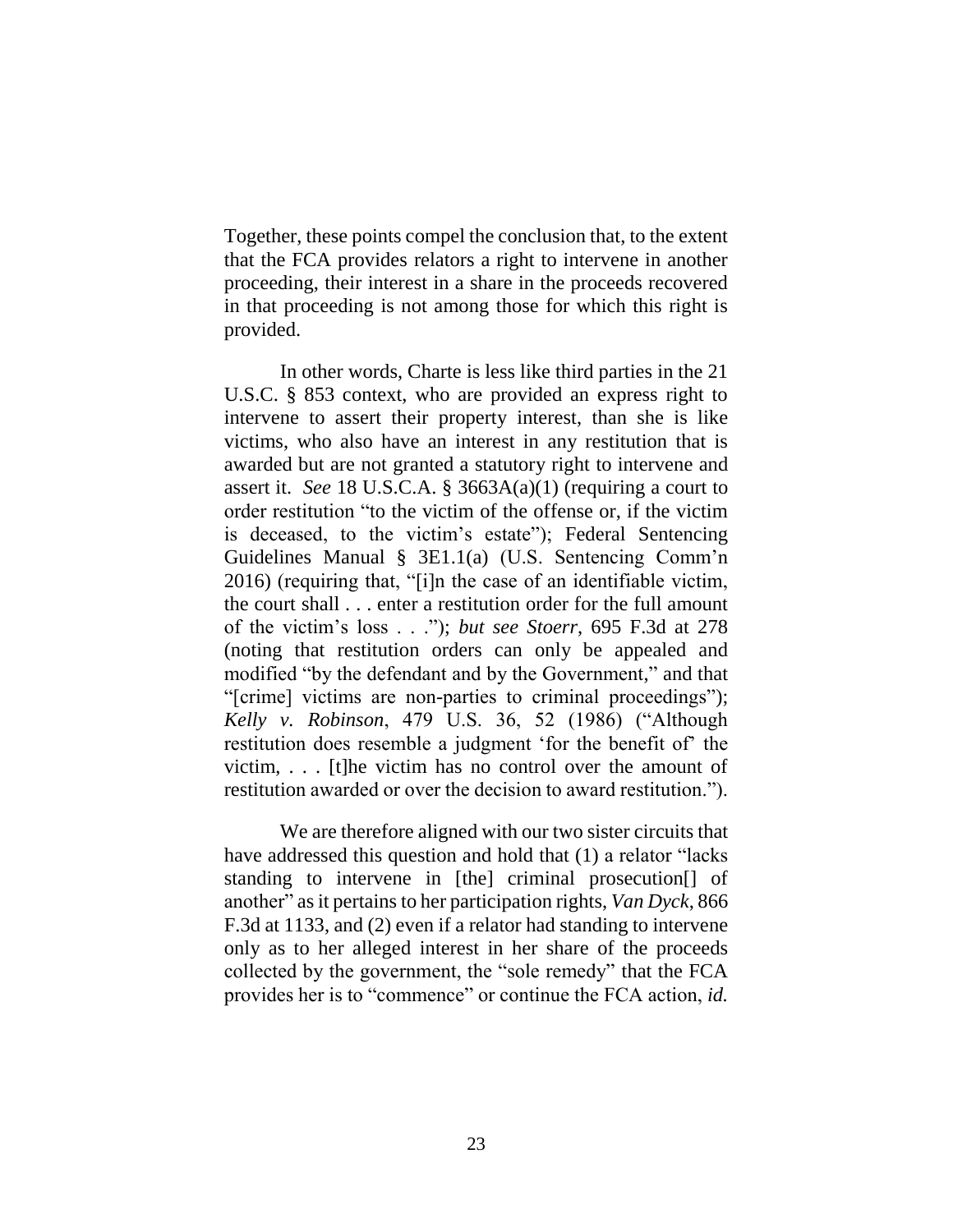at 1135 ("The 'alternate remedy' provisions of the False Claims Act do not permit a relator to intervene in a criminal action for the purpose of asserting a right to the proceeds of that action."); *see also Couch*, 906 F.3d at 1228 ("[T]he alternate-remedy provision does not expressly provide a right of intervention in an 'alternate proceeding.'" (emphasis added)).

In so holding, we do not opine on whether a criminal proceeding is an alternate remedy such that a relator retains her FCA rights, including the right to a share in the proceeds.<sup>9</sup> Nor do we need to decide whether, even if a criminal proceeding constituted an alternate remedy, the proceedings here would qualify in light of the fact that 31 U.S.C. § 3729(d) precludes a relator from obtaining a relator's share in a claim under the Internal Revenue Code. *See* § 3729(d) ("This section does not apply to claims, records, or statements made under the Internal Revenue Code of 1986."). District Courts adjudicating FCA suits routinely make these determinations and are best equipped to do so.

\* \* \* \* \*

In the end, then, we maintain "the long line of precedent holding that a [private individual] lacks a judicially cognizable interest in [another]'s prosecution" and likewise, "in [another's] sentence." *Stoerr*, 695 F.3d at 277–78. And Charte

<sup>&</sup>lt;sup>9</sup> Charte's argument that "[d]enying the existence of an alternate remedy works an anomalous outcome that treats [her] less favorabl[y] than tax whistleblowers under Title 26," Appellant Op. Br. 51, speaks to whether she is entitled to a share in the restitution, so it too does not warrant opining.